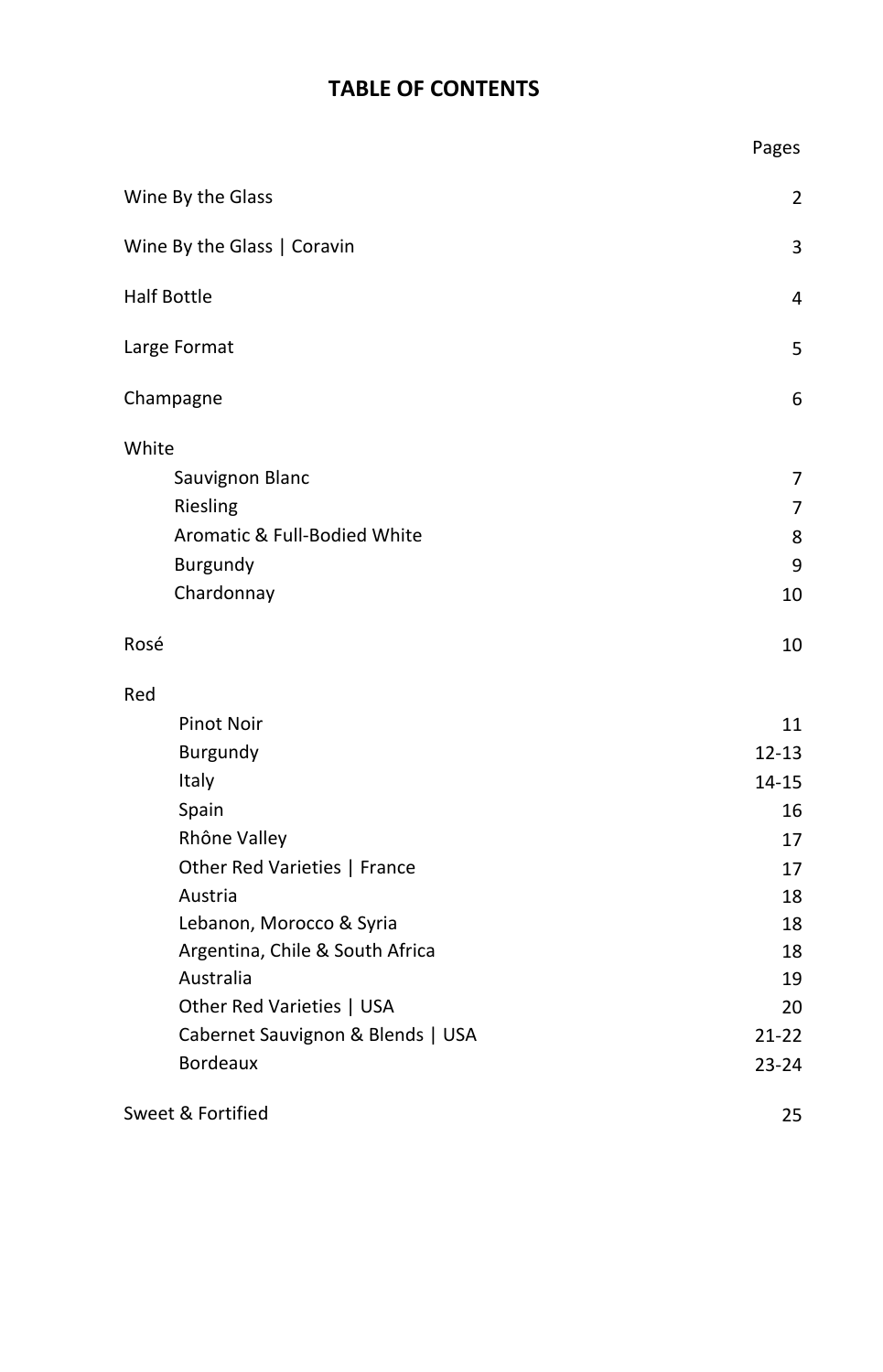# Wine By the Glass

## Champagne

**Champagne |** Henri Giraud – Blanc de Craie, Brut, France NV **Champagne |** Lanson – Black Label, Brut, France NV **Rosé Champagne |** Pierre Gimonnet – Rosé de Blancs, Premier Cru, Brut, France NV

#### White

**Moscato Bianco |** Poderi Vaiot – Dolce Bricchi, Montà, Italy 2018 **Sauvignon Blanc |** Landrat-Guyollot – La Rambarde, Pouilly-Fumé, France 2018 **Pinot Grigio |** Alois Lageder – Südtirol-Alto Adige, Italy 2018 **Riesling |** Dr. Hermann – H, Mosel, Germany 2018 **Grenache** | Ferraton – Laudun Blanc, Côtes-du-Rhône Villages, France 2017 **Chardonnay |** Domaine Laroche – Chablis, France 2019 **Chardonnay |** Wolfgang Puck – Master Lot Reserve, California, USA 2017

#### Rosé

**Grenache/Syrah |** Domaine Laroche – Rosé de La Chevalière, Provence, France 2019

#### Red

**Pinot Noir |** Domaine de Bellene – Maison Dieu, Bourgogne Côte-d'Or, France 2018 **Cabernet Sauvignon |** Wolfgang Puck – Master Lot Reserve, California, USA 2018 **Zinfandel |** Seghesio Family Vineyards – Napa Valley, USA 2018 **Malbec |** Dominio del Plata – Susana Balbo Signature, Mendoza, Argentina 2018 **Merlot / Cabernet Franc |** Château Simard **–** Saint Émilion Grand Cru, Bordeaux 2012 **Tempranillo |** Emilio Moro – Ribera del Duero, Spain 2018 **Shiraz |** Hentley Farm – Villain & Vixen, Barossa Valley, Australia 2019

#### Sweet

**Sémillon |** Château Coutet – 1er Cru Classé, Sauternes-Barsac, France 2012 [375ml] **Pinot Gris |** Domaines Schlumberger – Cuvée Clarisse, Alsace, France 2000 [750ml]

#### Fortified

**Sherry – Spain** Gonzalez Byass – Matusalem, 30 year Solera [375ml]

#### **Port – Portugal**

Cockburns – 10-year Tawny [500ml] W. & J. Grahams – 10-year Tawny NV [750ml]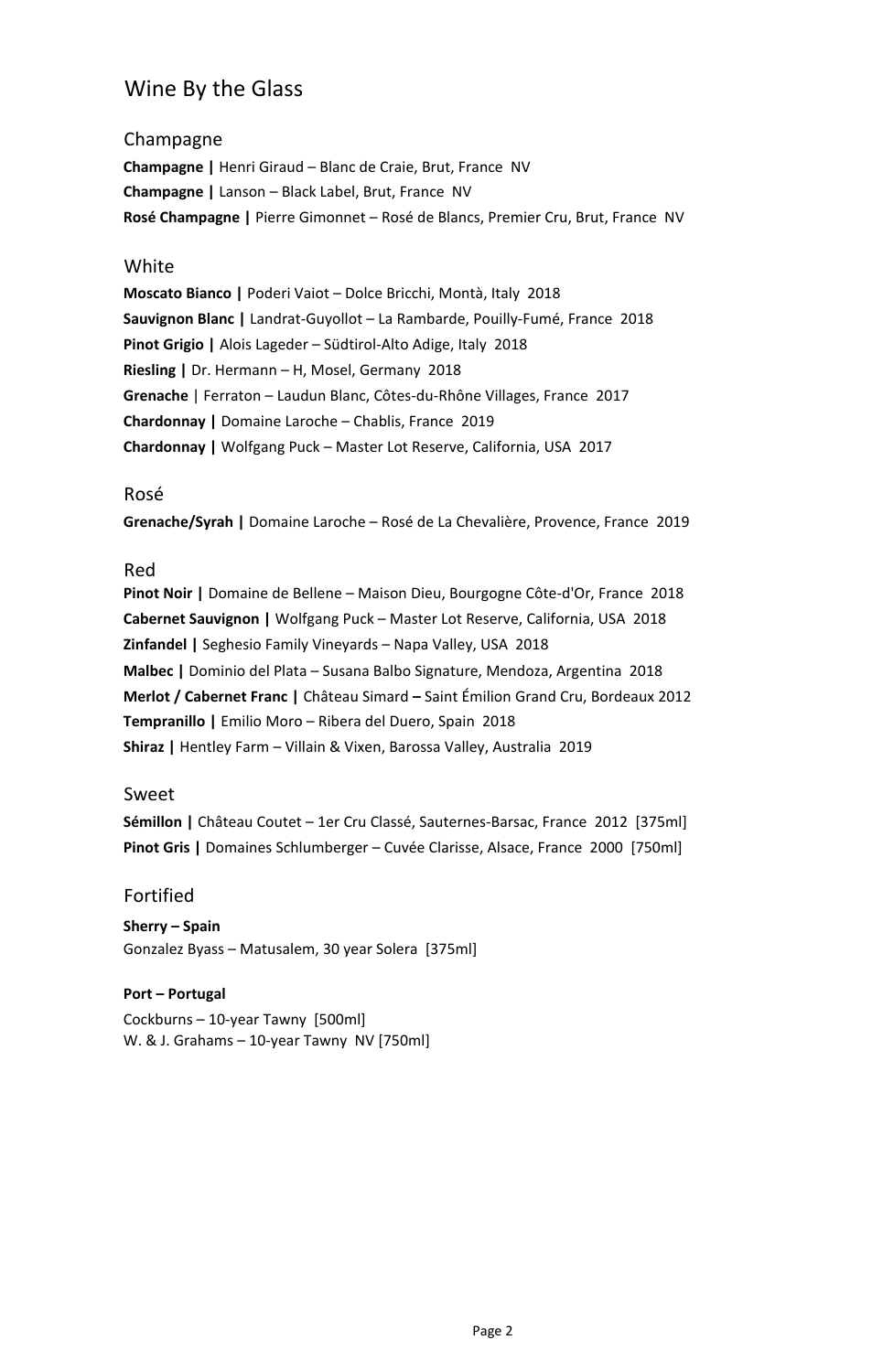# Wine By the Glass | Coravin

Coravin is a way to get wine out of your bottle – without uncorking it. The mechanism is a medical-grade needle that pierces a cork, pumps wine – a taste, a glass or more – out of a bottle, and replaces the space with the inert, heavy gas argon. When the needle is withdrawn, the cork's natural elasticity closes up the hole. The wine is still sealed with its original cork. Until the next time you want a taste.

#### Pinot Noir

Méo-Camuzet – Marsannay, Burgundy, France 2018 Méo-Camuzet – Morey-St-Denis, Burgundy, France 2018 Silver Oak – Twomey, Russian River Valley, USA 2017 Walter Hensel – South Slope Vineyard, Russian River Valley, USA 2017

## Nebbiolo | Sangiovese

Brovia – Unio, Piedmont, Italy 2014 Gaja – Dagromis, Barolo, Piedmont, Italy 2016 Gaja – Sito Moresco, Langhe, Piedmont, Italy 2018

## Cabernet Sauvignon & Blends

Couvent des Jacobins – Grand Cru Classé, Saint Émilion, France 2012 Pine Ridge Vineyards – Napa Valley, USA 2016 Robert Keenan – Napa Valley, USA 2013 Silver Oak – Alexander Valley, USA 2016

#### Shiraz

Hentley Farm – The Beauty, Barossa Valley, Australia 2016

#### Other Red Varieties

L'Avenir – Pinotage, Single Block, Stellenbosch, South Africa 2016 Odjfell – Malbec, Aliara, Central Valley, Chile 2014 Seghesio Family Vineyards – Zinfandel, Cortina, Dry Creek Valley, California, USA 2017 Silver Oak – Merlot, Twomey, Napa Valley, USA 2016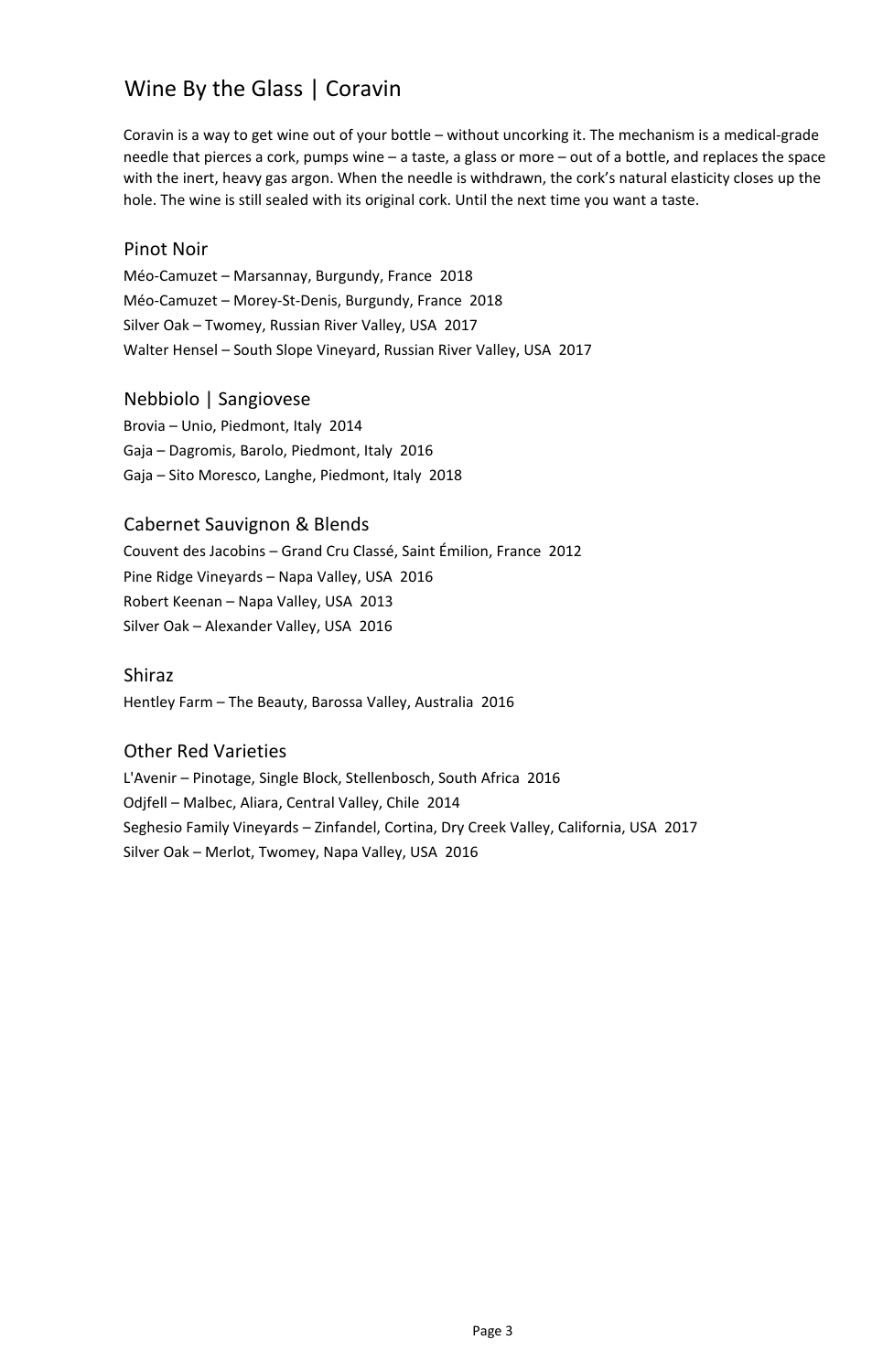# Wines | Half Bottle

#### Champagne Krug – Grande Cuvée, Brut NV Piper-Heidsieck – NV Pol Roger – Réserve, Brut NV

#### White Wine

Gaja – Chardonnay, Gaia & Rey, Piedmont, Italy 2015 Joseph Drouhin – Chardonnay, Drouhin-Vaudon, Chablis, Burgundy, France 2018 Shaw + Smith – Chardonnay, M3, Adelaide Hills, Australia 2018

#### Red Wine

## Burgundy | France

Albert Bichot – Pinot Noir, Clos des Ursulines, Pommard 2012 Arnoux-Lachaux – Pinot Noir, Les Hautes Maizières, Vosne-Romanée 2013 Henri Boillot – Pinot Noir, Les Chevrets, Volnay, Premier Cru 2013 Joseph Drouhin – Pinot Noir, Côte de Beaune-Village 2015 Perrot-Minot – Pinot Noir, Chambolle-Musigny 2014 Perrot-Minot – Pinot Noir, En La Rue de Vergy, Morey-Saint-Denis 2013

#### Rhône Valley | France

Yves Cuilleron – Syrah/Viognier, Bassenon, Côte-Rôtie 2017

## Bordeaux | France

Château La Tour de By – Cabernet Sauvignon/Merlot/Petit Verdot, Médoc 2014 Carruades de Lafite – Cabernet Sauvignon/Blends, Pauillac 2004 Château Lynch-Bages – Cabernet Sauvignon/Blends, 5ème Cru Classé, Pauillac 2017 Le Pauillac de Latour – Cabernet Sauvignon/Merlot, Pauillac 2014

#### Italy

Antinori – Cabernet Sauvignon/Sangiovese, Tignanello, Tuscany 2016 Cordero di Montezemolo – Nebbiolo, Monfalletto, Barolo, Piedmont 2016 Gaja – Nebbiolo, Barbaresco, Piedmont 2016 Gaja – Nebbiolo, Sperss, Langhe, Piedmont 2014 Le Salette – Corvina, La Marega, Amarone della Valpolicella 2015 Musella – Corvina/Corvinone/Rondinella, Amarone della Valpolicella 2013 Prunotto – Nebbiolo, Bussia, Barolo, Piedmont 2000 Tenuta San Guido – Cabernet Sauvignon/Cabernet Franc, Sassicaia, Bolgheri 2003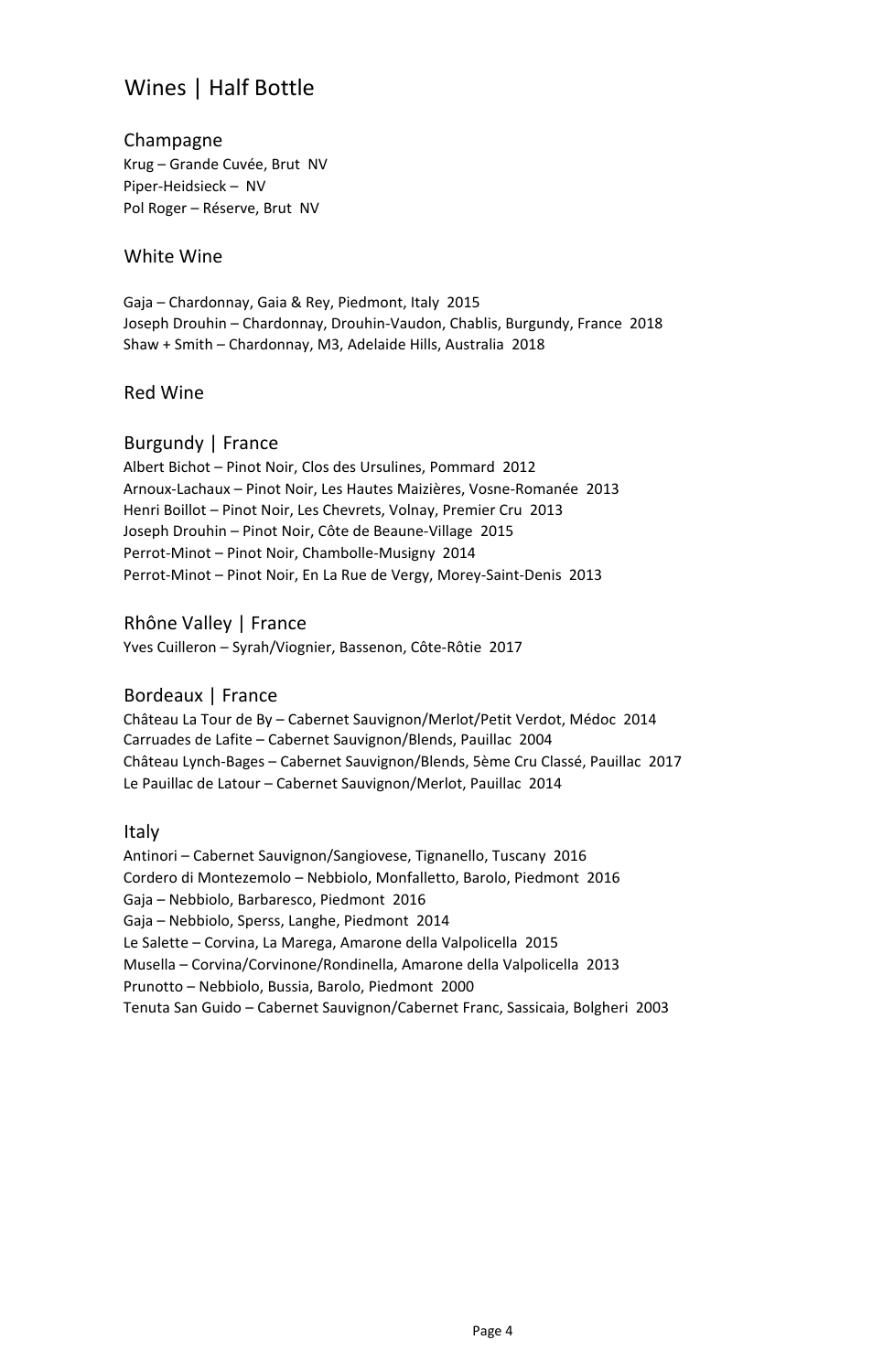# Wines | Large Format

## Champagne

#### Brut

Billecart-Salmon – Reserve NV Louis Roederer – NV Louis Roederer – Cristal, Brut 2009 Taittinger – NV

#### Brut Rosé Billecart-Salmon – NV

## White Wine

Didier Dagueneau – Sauvignon Blanc, Buisson-Renard, Pouilly-Fumé, France 2016 Voyager Estate – Chardonnay, Margaret River, Australia 2014

#### Red Wine

#### France

Château La Mission Haut-Brion – Cabernet Sauvignon & Blend, Pessac-Léognan 2010 Château Latour – Cabernet Sauvignon & Blend, 1er Grand Cru Classé, Pauillac 2000

#### Italy

Antinori – Sangiovese, Chianti Classico Riserva, Tuscany 2013 Gaja – Nebbiolo, Barbaresco, Piedmont 1989 Podernuovo A Palazzone – Montepulciano/Cabernet Sauvignon, Therra, Tuscany 2013 Renato Ratti – Nebbiolo, Marcenasco, Barolo, Piedmont 2015

#### Australia

Torbreck – Shiraz*,* Woodcutter's, Barossa Valley 2018 Moss Wood – Cabernet Sauvignon, Amy's, Margaret River 2018

#### USA

Blankiet Estate – Cabernet Sauvignon, Paradise Hills Vineyard, Napa Valley 2006 Coup de Foudre – Cabernet Sauvignon, Napa Valley 2006 Dunn Vineyards – Cabernet Sauvignon, Napa Valley 2010 Frank Family Vineyards – Cabernet Sauvignon, Napa Valley 2014 Silver Oak – Cabernet Sauvignon, Alexander Valley, Sonoma 2015 Silver Oak – Cabernet Sauvignon, Napa Valley 2015 Wolfgang Puck | Schrader – Beckstoffer-Georges III Vineyard, Napa Valley 2010 Wolfgang Puck | Schrader – Beckstoffer-Georges III Vineyard, Napa Valley 2011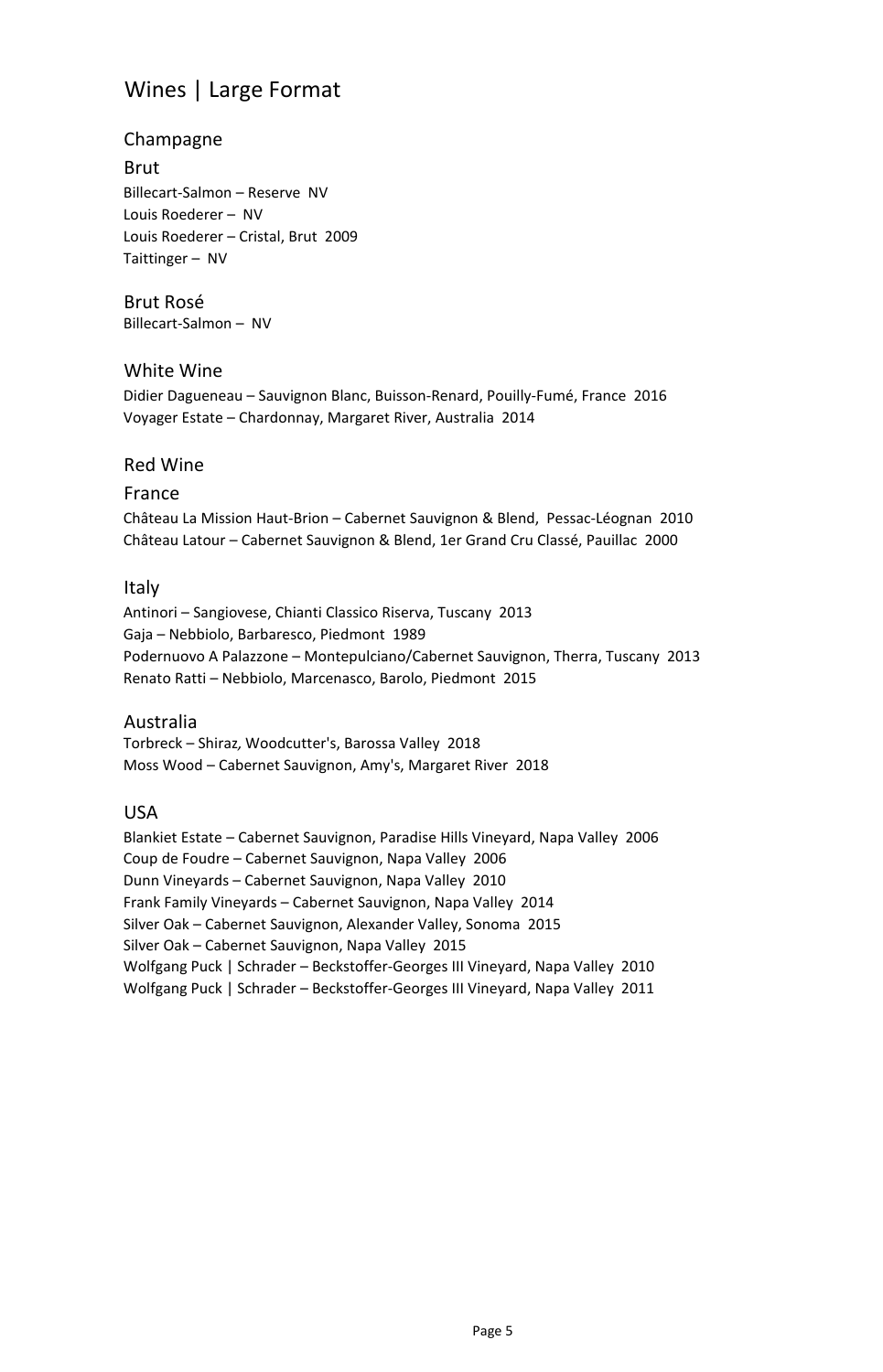# Champagne

#### Brut | Non-Vintage

Armand de Brignac – Ace of Spades, Green Limited Edition Billecart-Salmon – Réserve Bollinger – Special Cuvée Diebolt-Vallois – Blanc de Blancs Eric Rodez – Blanc de Blancs Henri Giraud – Hommage Krug – Grande Cuvée Larmandier-Bernier – Longitude, Blanc de Blancs, Premier Cru, Extra Brut Laurent-Perrier – La Cuvée Piper-Heidsieck Ruinart – Blanc de Blancs Tarlant – Zero, Brut Nature

## Brut | Vintage

Billecart-Salmon – Le Clos Saint-Hilaire 1996 Billecart-Salmon – Le Clos Saint-Hilaire 1998 Camille Savès – Cuvée Anaïs Jolie Coeur, Grand Cru Bouzy 2008 Henri Giraud – Fût de Chêne 2013 Krug – 2004 Krug – Clos du Mesnil, Blanc de Blancs, Grand Cru Mesnil-sur-Oger 1998 Louis Roederer – Cristal 2008 Moët & Chandon – Dom Pérignon 1971 Moët & Chandon – Dom Pérignon 2010 Pierre Paillard – La Grande Récolte, Grand Cru Bouzy, Extra-Brut 2006 Pol Roger – 2012 Salon – Blanc de Blancs, Grand Cru Mesnil-sur-Oger 1988 Salon – Blanc de Blancs, Grand Cru Mesnil-sur-Oger 2007

## Brut Rosé | Non-Vintage

Billecart-Salmon Henri Giraud Krug Larmandier-Bernier – Rosé de Saignée, Premier Cru, Extra-Brut Laurent-Perrier – Cuvée Rosé Pierre Paillard – Les Terres Roses, Grand Cru Bouzy, Extra-Brut

## Brut Rosé | Vintage

Louis Roederer – Cristal 2009 Moët & Chandon – Cuvée Dom Pérignon 1996 Moët & Chandon – Cuvée Dom Pérignon 2005

Sparkling | Others Bründlmayer – Brut, Niederösterreich, Austria 2007 Sea Smoke – Sea Spray, Santa Rita Hills, USA 2012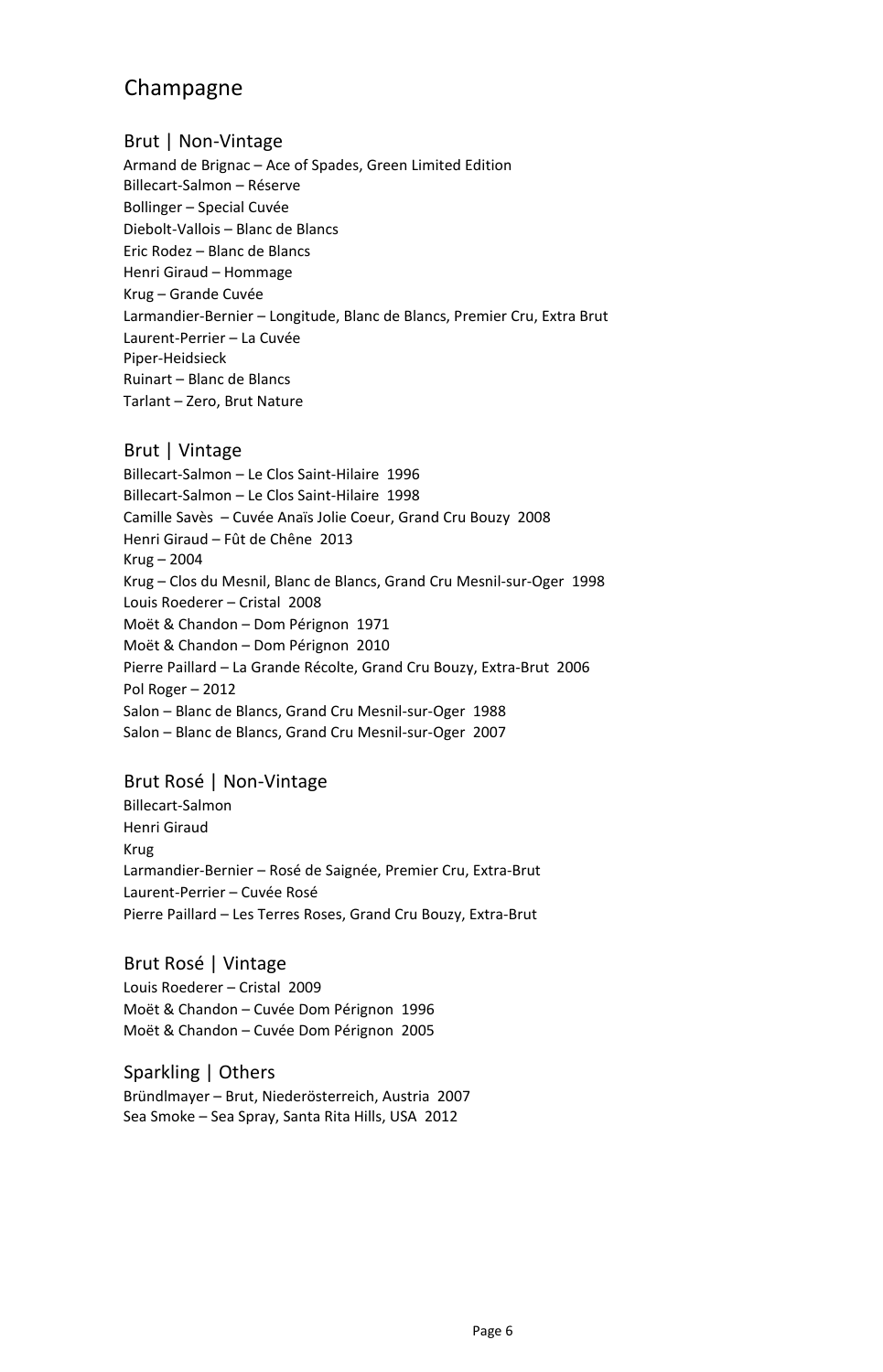# Sauvignon Blanc

### Australia

Shaw + Smith – Adelaide Hills 2019 Vasse Felix – Sauvignon Blanc/Sémillon, Margaret River 2018

#### Austria

Tement – Berghausener, Südsteiermark, Austria 2013

#### France

Alphonse Mellot – La Moussière, Sancerre, Loire Valley 2017 Château Couhins-Lurton – Pessac-Léognan, Bordeaux 2005 Château Couhins-Lurton – Pessac-Léognan, Bordeaux 2002 Château Pape Clément – Grand Cru Classé, Pessac-Léognan, Bordeaux 2005 Didier Dagueneau – Silex, Pouilly-Fumé, Loire Valley 2016 Henri Bourgeois – La Bourgeois, Sancerre 2015 Jean Marie Berthier – Domaine des Clairneaux, Sancerre 2017 Pascal Jolivet – Sancerre, Loire Valley 2018

## Italy

Alois Lageder – Südtirol-Alto Adige 2017 Gaja – Alteni di Brassica, Langhe, Piedmont 2016

# New Zealand

Clos Henri – Marlborough 2018 Mt. Difficulty – Roaring Meg, Central Otago 2019 Rippon – Lake Wanaka, Central Otago 2018 Wild Wave – Marlborough 2018

## United States

Dragonette – Vogelzang Vineyard, Santa Ynez Valley, Santa Barbara 2013 Peter Michael – L'Après-Midi, Knights Valley, Sonoma County 2017

# Riesling

Australia Mac Forbes – RS3*,* Strathbogie Ranges, Victoria 2019

Austria Stift Göttweig – Kremstal 2014

#### France Zind-Humbrecht – Brand, Grand Cru 2011

Germany J. L. Wolf – Kabinett, Wachenheimer, Pfalz 2008

## United States

Aaron Wines – Aequorea, Riven Rock Vineyard, San Luis Obispo County 2014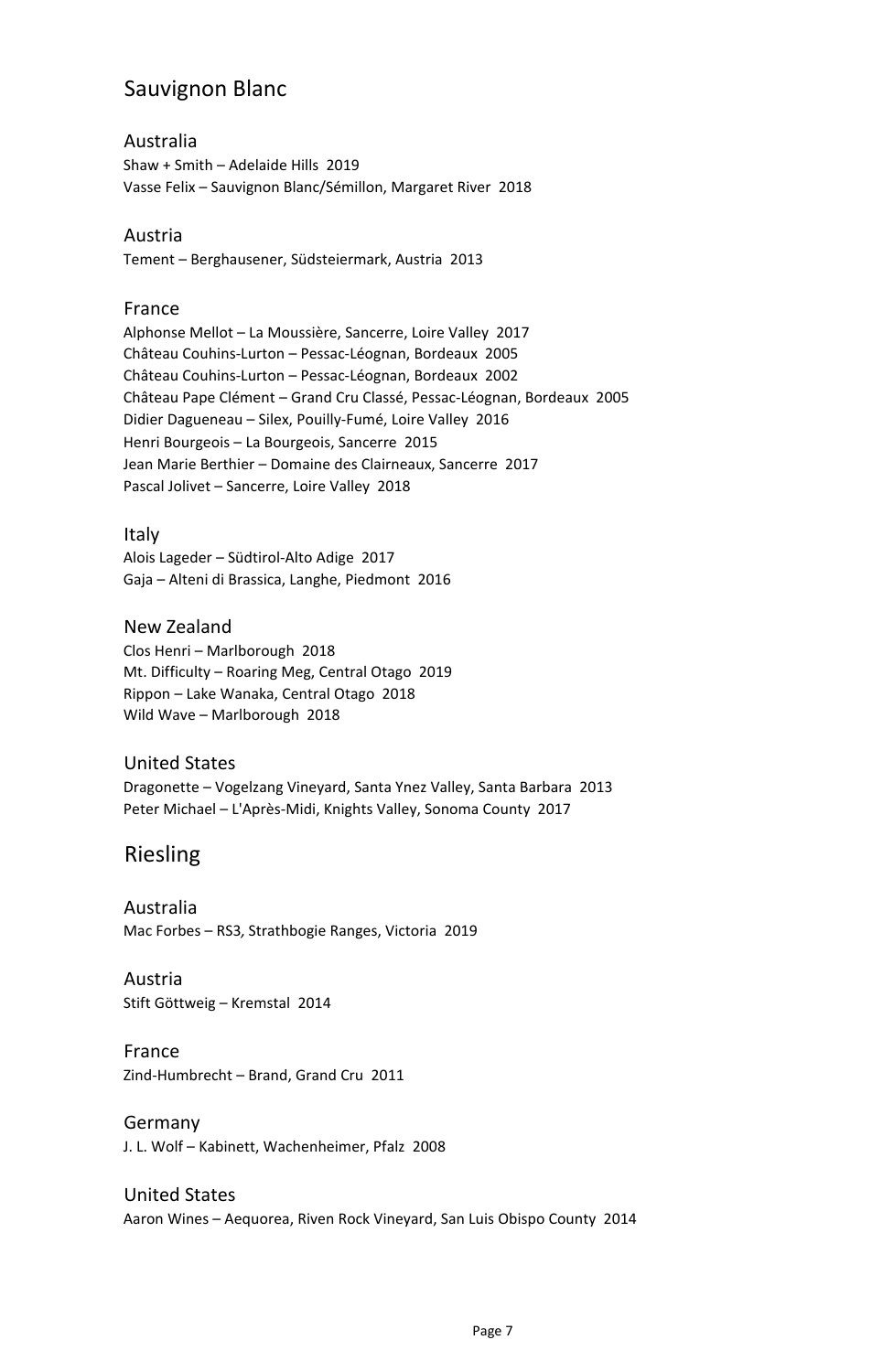# Aromatic & Full-Bodied Whites

Gewürztraminer Hugel & Fils – Alsace, France 2015 Zind-Humbrecht – Clos Windsbuhl, Alsace, France 1997

Grüner Veltliner Jurtschitsch – Terrassen, Kamptal 2018 Michael Gindl – Buteo, Hohenruppersdorf 2014

Pinot Grigio Jermann – Friuli Venezia Giulia, Italy 2018

Muscadet Meyer-Fonné – Muscadet, Vignoble de Katzenthal, Alsace 2013

#### Roussanne | Marsanne

Beckmen Vineyards – Santa Ynez Valley, California, USA 2006 Ferraton – Le Mialan, Saint-Péray, Rhône Valley, France 2011 Peyre Rose – Oro, Coteaux du Languedoc, France 1999 Tablas Creek – Esprit de Beaucastel, Paso Robles, California, USA 2009 Yves Cuilleron – Les Vignes d'à Côté, Rhône Valley 2013

Viognier Alban – Central Coast, USA 2013

Chenin Blanc

Domaine de Bellivière – Vieilles Vignes Eparses, Coteaux du Loir, France 2004 Domaine des Roches Neuves – Clos de l'Échelier, Saumur-Champigny, France 2015

# Other Interesting Whites

Italy

Gaja – Vermentino/Viognier, Vistamare, Ca' Marcanda, Tuscany 2016 Bruno Giacosa – Roero Arneis, Piedmont 2011 Matteo Correggia – Roero Arneis, Piedmont 2012 Paolo Bea – Grechetto/Malvasia, Santa Chiara Bianco, Umbria 2009 Tenuta Santa Maria – Garganega, Lepia, Soave 2011 Villa Mongalli – Trebbiano Spoletino, Calicanto, Umbria 2011

Spain Pazo Señorans – Albariño, Rías Baixas, Spain 2017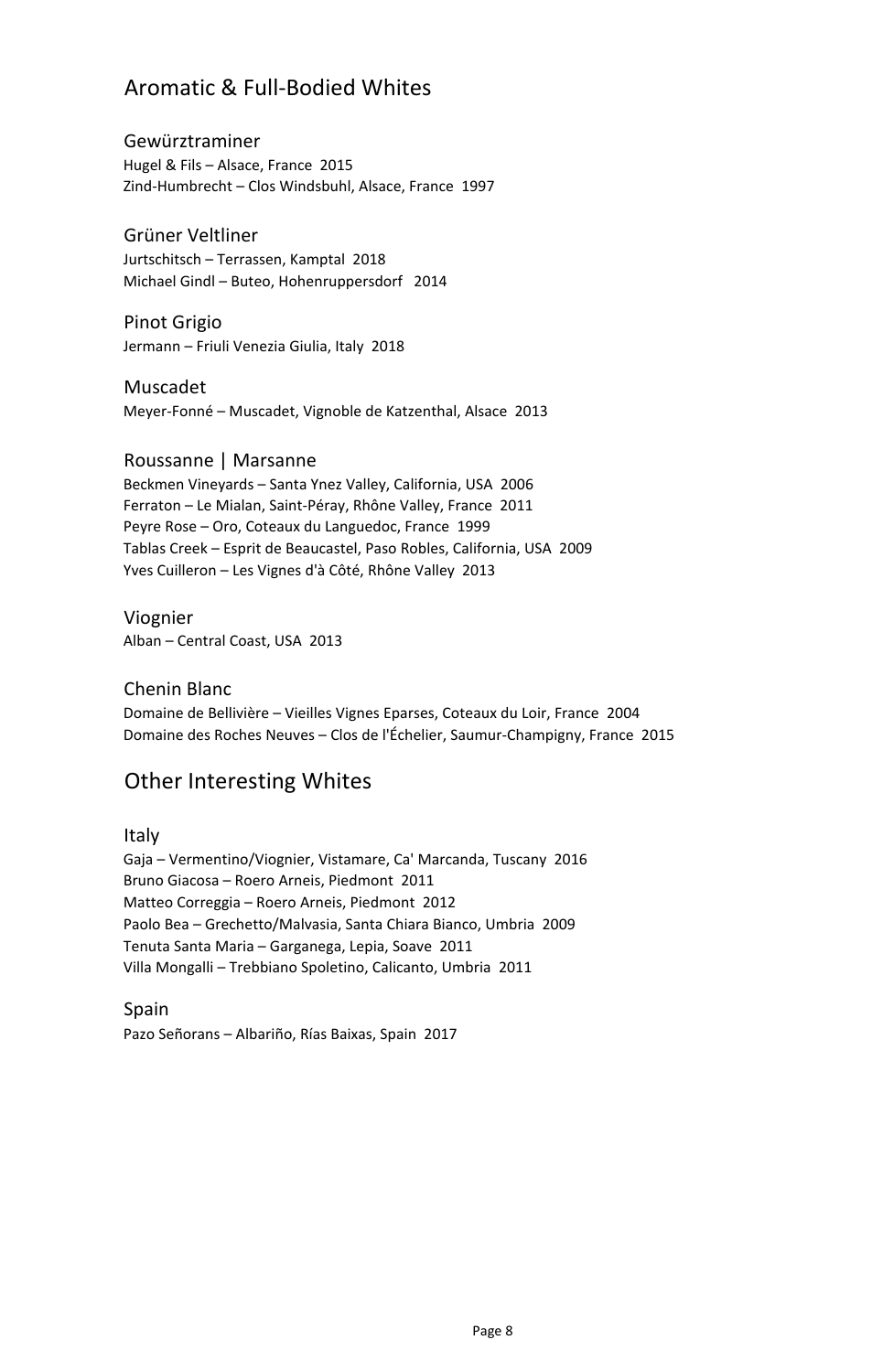# White | Burgundy

#### Chablis Domaine Laroche – Les Blanchots, Grand Cru 2017 Domaine Laroche – Les Clos, Grand Cru 2009 Domaine Laroche – Les Fourchaumes, Vieilles Vignes, Premier Cru 2018

Savigny-lès-Beaune Simon Bize et Fils – Les Champlains 2015

# Pernand-Vergelesses

Follin-Arbelet – 2011

## Corton-Charlemagne

Domaine Simon Bize – Grand Cru 1999

## Meursault

Chavy-Chouet – Les Casses-Têtes 2015 Lucien Le Moine – Charmes, Premier Cru 2011 Verget – Les Clous 2011

## Puligny-Montrachet

Blain-Gagnard – 2017 Joseph Pascal – 2017 Lucien Le Moine – Les Folatières, Premier Cru 2015 Maison Lejeune – Les Houillères 2016 Paul Pernot – 2017 Paul Pernot – Les Pucelles, Premier Cru 2011

## Chassagne-Montrachet

Benjamin Leroux – Abbaye de Morgeot, Premier Cru 2012 Benjamin Leroux – Abbaye de Morgeot, Premier Cru 2013 Bruno Colin – Morgeot, Premier Cru 2013 Lucien Le Moine – Morgeot, Premier Cru 2008 Olivier Leflaive – 2016

## Bienvenues-Bâtard-Montrachet

Domaine Leflaive – Grand Cru 1997 Paul Pernot – Grand Cru 2014

#### Beaujolais Terres Dorées – 2013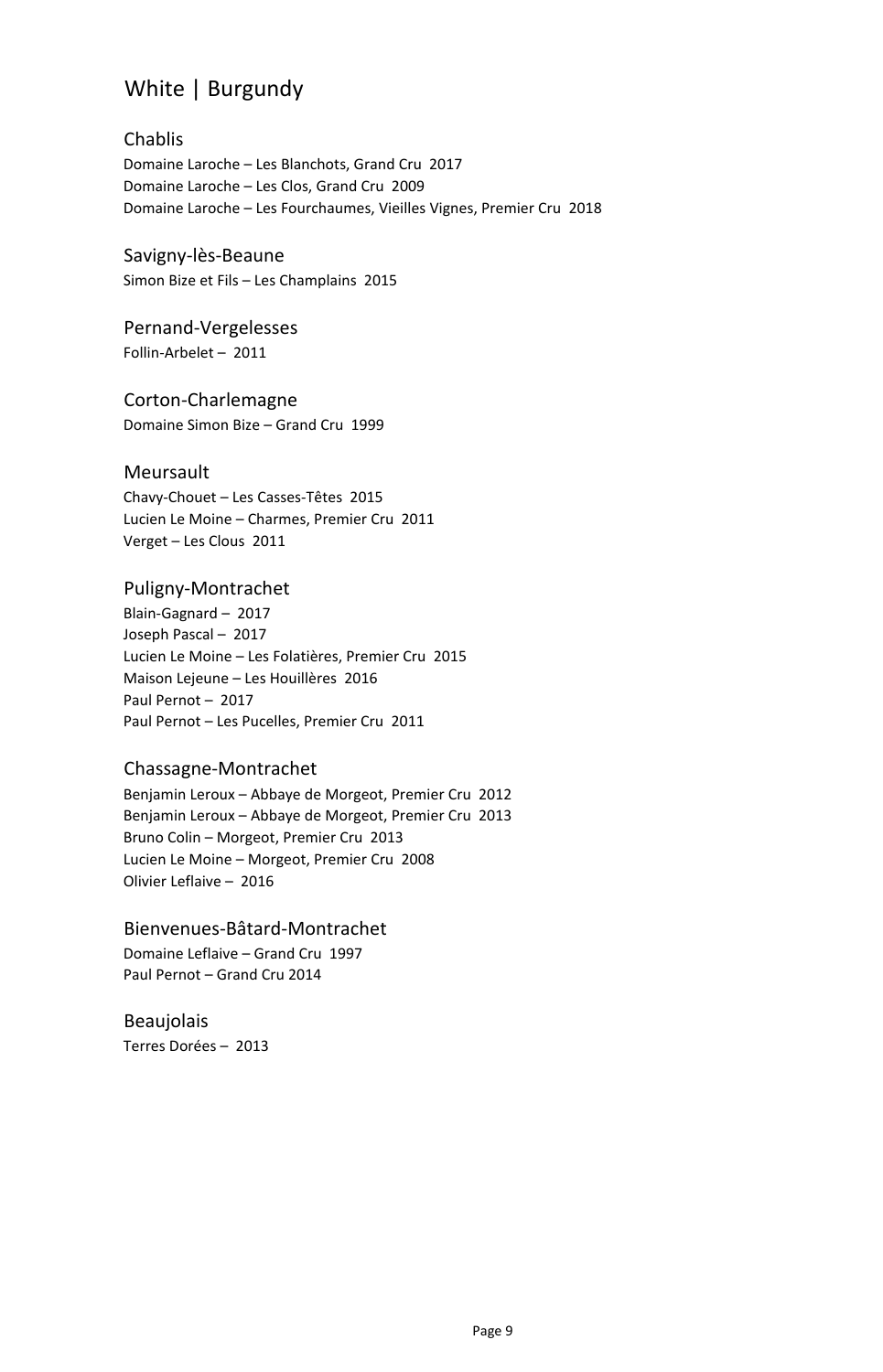# Chardonnay

## Australia

Shaw+Smith – M3, Adelaide Hills 2018 Vasse Felix – Filius, Margaret River 2017

## Italy

Scarbolo – My Time, Friuli-Venezia Giulia 2012 Giuseppe Cortese – Scapulin, Langhe 2016

## New Zealand

Felton Road – Block 2, Bannockburn, Central Otago 2016 Osawa Wines – Prestige Collection, Hawkes Bay 2013

## USA

Au Bon Climat – Santa Barbara County 2017 Kongsgaard – Napa Valley 2015 Pahlmeyer – Wayfarer, Fort Ross-Seaview, Sonoma County 2013 Peter Michael – Belle Côte, Sonoma County 2017 Qupé – Bien Nacido - Block Eleven, Santa María Valley 2013 Staglin Family Vineyard – Rutherford 2009 Walter Hensel – Cahill Lane Vineyard, Russian River Valley 2015 Walter Hensel – The North Slope, Russian River Valley 2017 Wolfgang Puck | Paul Lato – Sierra Madre Vineyard, Santa Maria Valley 2015 Zotovich – Santa Rita Hills 2013

## Rosé

Belondrade Y Lurton – Tempranillo, Quinta Clarisa, Castilla y León, Spain 2017 Marrenon – Grenache/Syrah, Petula, Luberon, France 2015 Mirabeau – Grenache/Syrah, Pure, Côtes de Provence, France 2019 Riecine – Sangiovese, Tuscany, Italy 2017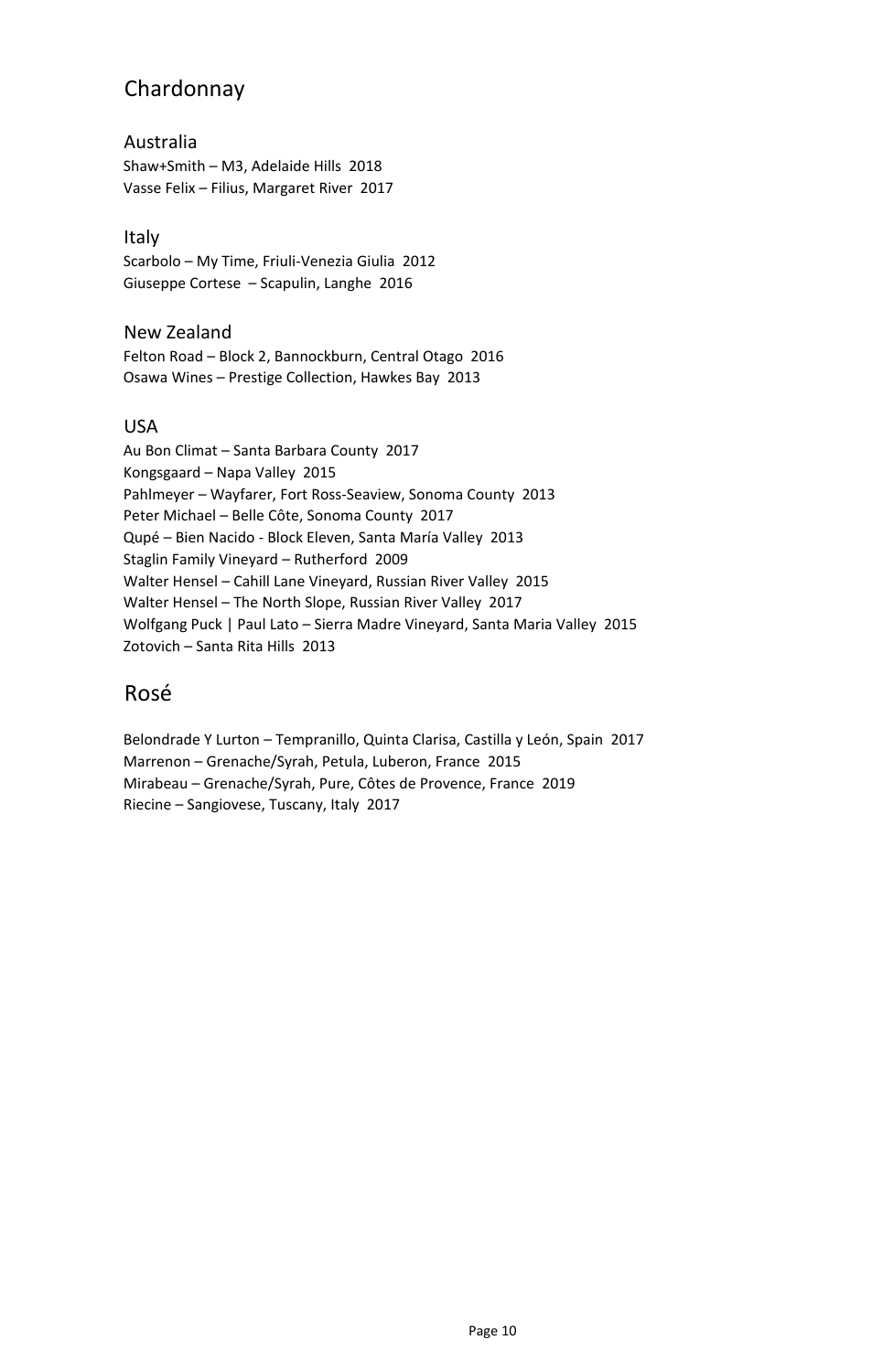# Pinot Noir | USA

## Oregon

Archery Summit – Willamette Valley 2017 Beaux Frères – Willamette Valley 2016 Nicolas-Jay – Willamette Valley 2015 Evening Land – Seven Springs, Eola-Amity Hills, Willamette Valley 2016 Fullerton Wines – Three Otters, Willamette Valley 2016 Ken Wright Cellars – Shea Vineyard, Willamette Valley 2018

Los Carneros | California

Wolfgang Puck – Master Lot Reserve 2016

Mendocino | California

Duckhorn – Goldeneye, Anderson Valley 2017 Silver Oak – Twomey, Anderson Valley 2017 Waits-Mast – Oppenlander Vineyard 2014

## Sonoma | California

County Line – Sonoma Coast 2009 George Vintage X1 – Ceremonial Vineyard, Russian River Valley 2013 George Vintage X – Hansen Vineyard, Russian River Valley 2012 Kesner – Vadim's Watch, Sonoma Coast 2012 Lutum – Gap's Crown Vineyard, Sonoma Coast 2014 Paul Hobbs – Crossbarn, Sonoma Coast 2018 Paul Hobbs – Russian River Valley 2017 Silver Oak – Twomey, Russian River Valley 2017 Soliste Cellars – Sonatera Vineyard T Block, Sonoma Coast 2010 Walter Hensel – Cahill Lane Vineyard, Russian River Valley 2016 Walter Hensel – Cuvée Alyce, Russian River Valley 2018 Walter Hensel – The South Slope Vineyard, Russian River Valley 2017

## Central Coast | California

The Ojai – Bien Nacido Vineyard, Santa Maria Valley 2012 Tyler – Santa Barbara County 2017 Wolfgang Puck | Paul Lato – Solomon Hills Vineyard, Santa Maria Valley 2015

# Pinot Noir | Other Countries

Australia Mac Forbes – Coldstream, Yarra Valley 2018

Italy Alois Lageder – Südtirol-Alto Adige 2017 Alois Lageder – Krafuss, Südtirol-Alto Adige 2013

New Zealand Little Beauty – Limited Edition, Marlborough 2017 Mt. Difficulty – Roaring Meg, Central Otago 2018 Rippon – Mature Vine, Lake Wanaka, Central Otago 2016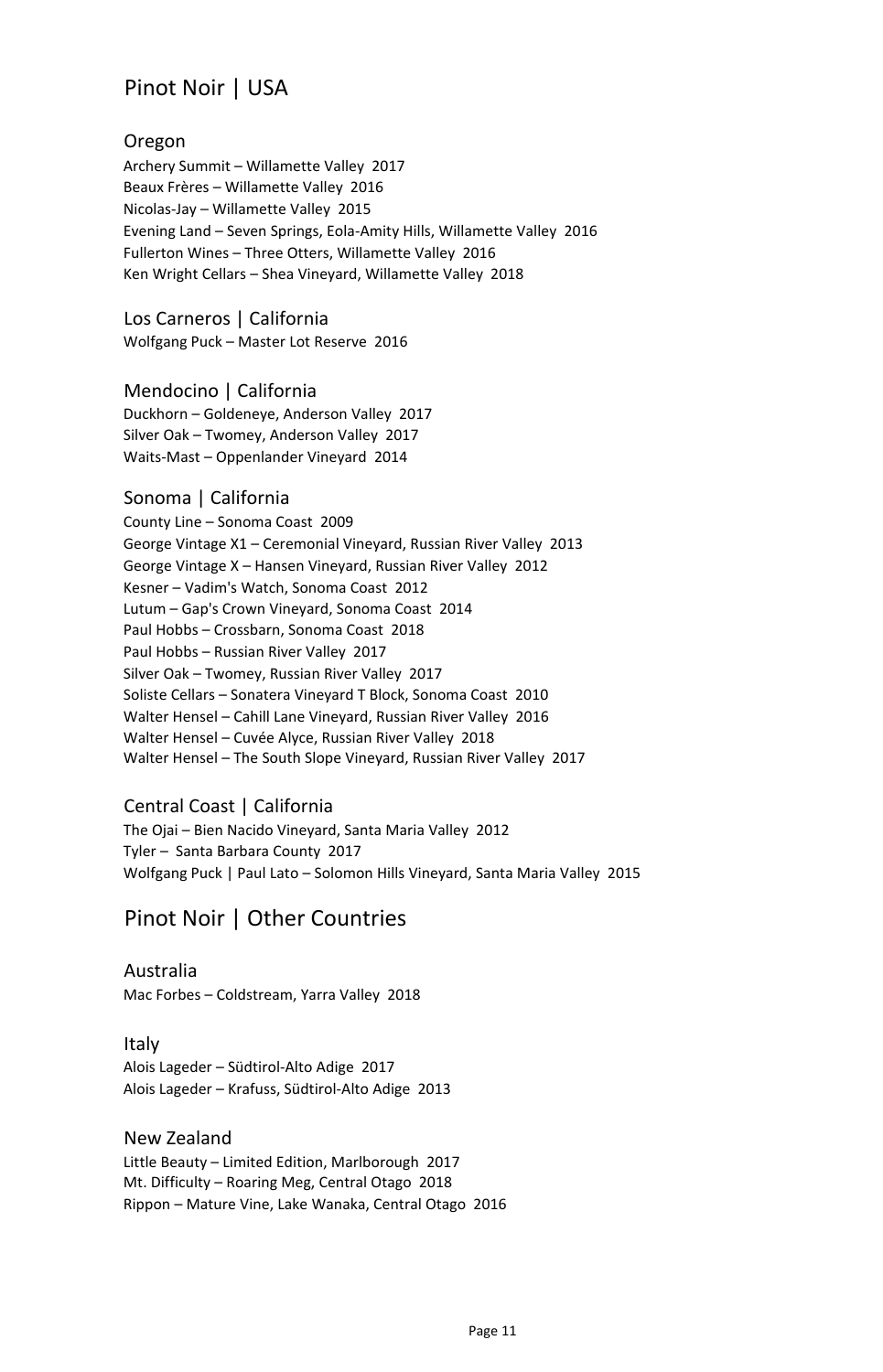# Red | Burgundy

Marsannay Méo-Camuzet Frère et Sœurs – 2018

Fixin Méo-Camuzet Frère et Sœurs – Clos du Chapitre, Premier Cru 2017

## Gevrey-Chambertin

Bernard Dugat-Py – Mazoyeres-Chambertin, Grand Cru 2011 Claude Dugat – La Gibryotte, Premier Cru 2010 Claude Dugat – La Gibryotte, Premier Cru 2012 Confuron-Cotetidot – Charmes-Chambertin, Grand Cru 2007 Geantet-Pansiot – Chambertin, Grand Cru 2012 Jean Tardy & Fils – Champerrier, Vieilles Vignes 2009 Nicolas Potel – Chambertin, Grand Cru 2005 Sérafin Père & Fils – Les Corbeaux, Premier Cru 2013 Sérafin Père & Fils – 2014 Tortochot – Lavaux St-Jacques, Premier Cru 2012

Morey-St-Denis Dujac – Clos St-Denis, Grand Cru 1990 Méo-Camuzet – 2018 Ponsot – Cuvée des Alouettes, Premier Cru 2016 Tortochot – 2014

#### Chambolle-Musigny

Arnoux-Lachaux – 2014 Domaine de la Pousse d'Or – 2015 Jean Tardy & Fils – Les Athets 2014 Méo-Camuzet – Les Cras, Premier Cru 2013 Méo-Camuzet – Les Feusselottes, Premier Cru 2013 Pierre André – Les Charmes, Premier Cru 2008

#### Vougeot

Daniel Rion & Fils – Le Petit Maupertuis, Clos de Vougeot, Grand Cru 2013 François Lamarche – Clos de Vougeot, Grand Cru 2014 Méo-Camuzet – Clos de Vougeot, Grand Cru 2013 Vincent Girardin – Clos de Vougeot, Grand Cru 2005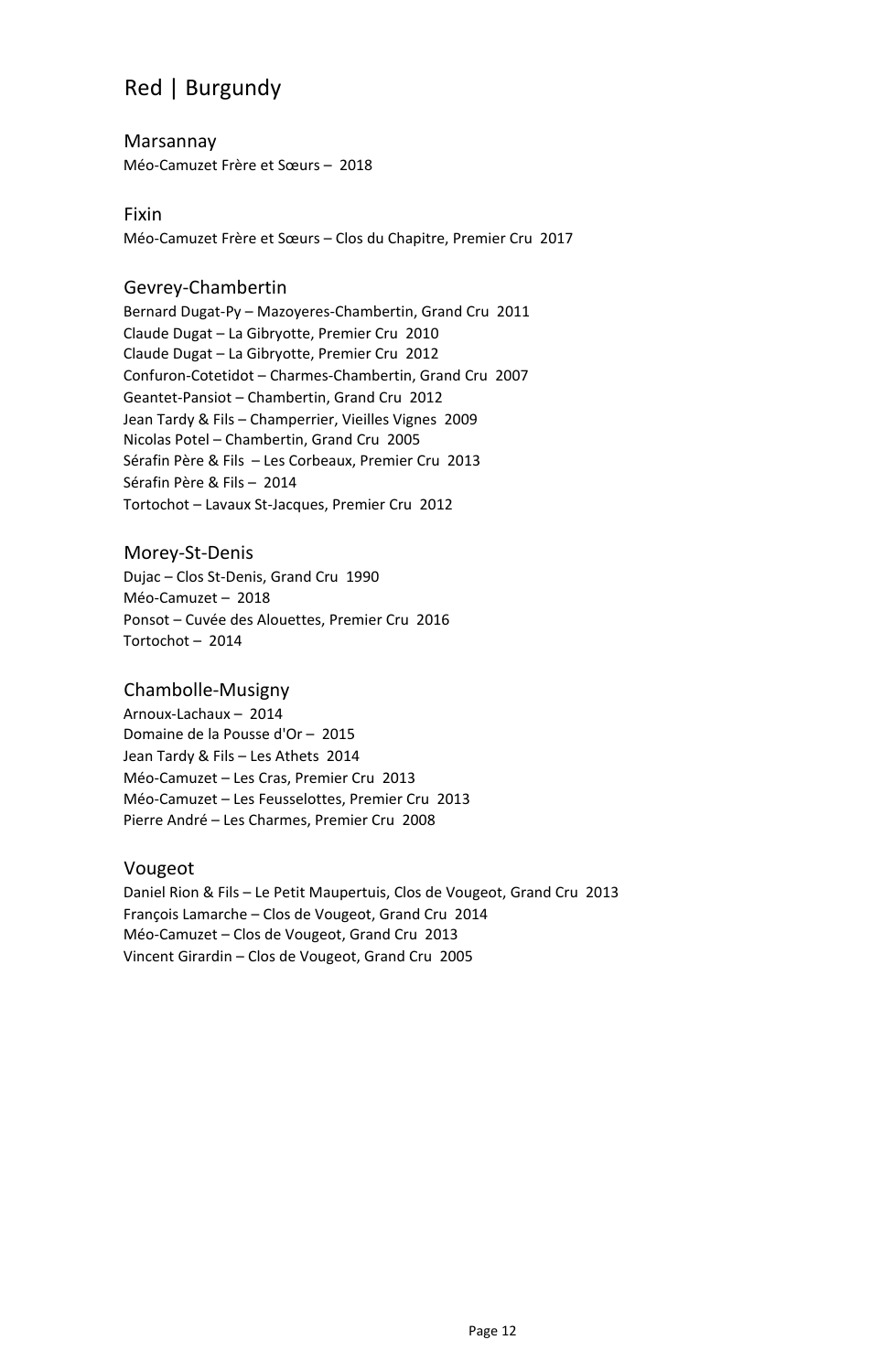# Red | Burgundy (continued)

## Flagey-Échézeaux

Domaine de la Romanée-Conti – Échézeaux, Grand Cru 1996 Domaine de la Romanée-Conti – Échézeaux, Grand Cru 1999 Domaine de la Romanée-Conti – Échézeaux, Grand Cru 2014 Domaine de la Romanée-Conti – Grands Échézeaux, Grand Cru 1998

#### Vosne-Romanée

Domaine de la Romanée-Conti – Romanée-St-Vivant, Grand Cru 2009 Domaine des Perdrix – 2016 Domaine du Clos Frantin – Les Malconsorts, Premier Cru 2015 Méo-Camuzet – 2017 Mongeard-Mugneret – 2015 Perrot-Minot – 2014

#### Nuits-Saint-Georges

Arnoux-Lachaux – 2015 Alain Hudelot-Noellat – Les Murgers, Premier Cru 2013 Domaine des Perdrix – 2017 Henri Gouges – Clos des Porrets, Premier Cru 2016 Hubert Lignier – Les Didiers, Premier Cru 2014 Méo-Camuzet – Les Perrières, Premier Cru 2014

#### Corton

Bouchard Pere & Fils – Le Corton, Grand Cru 2015

#### Pommard

Méo-Camuzet – 2017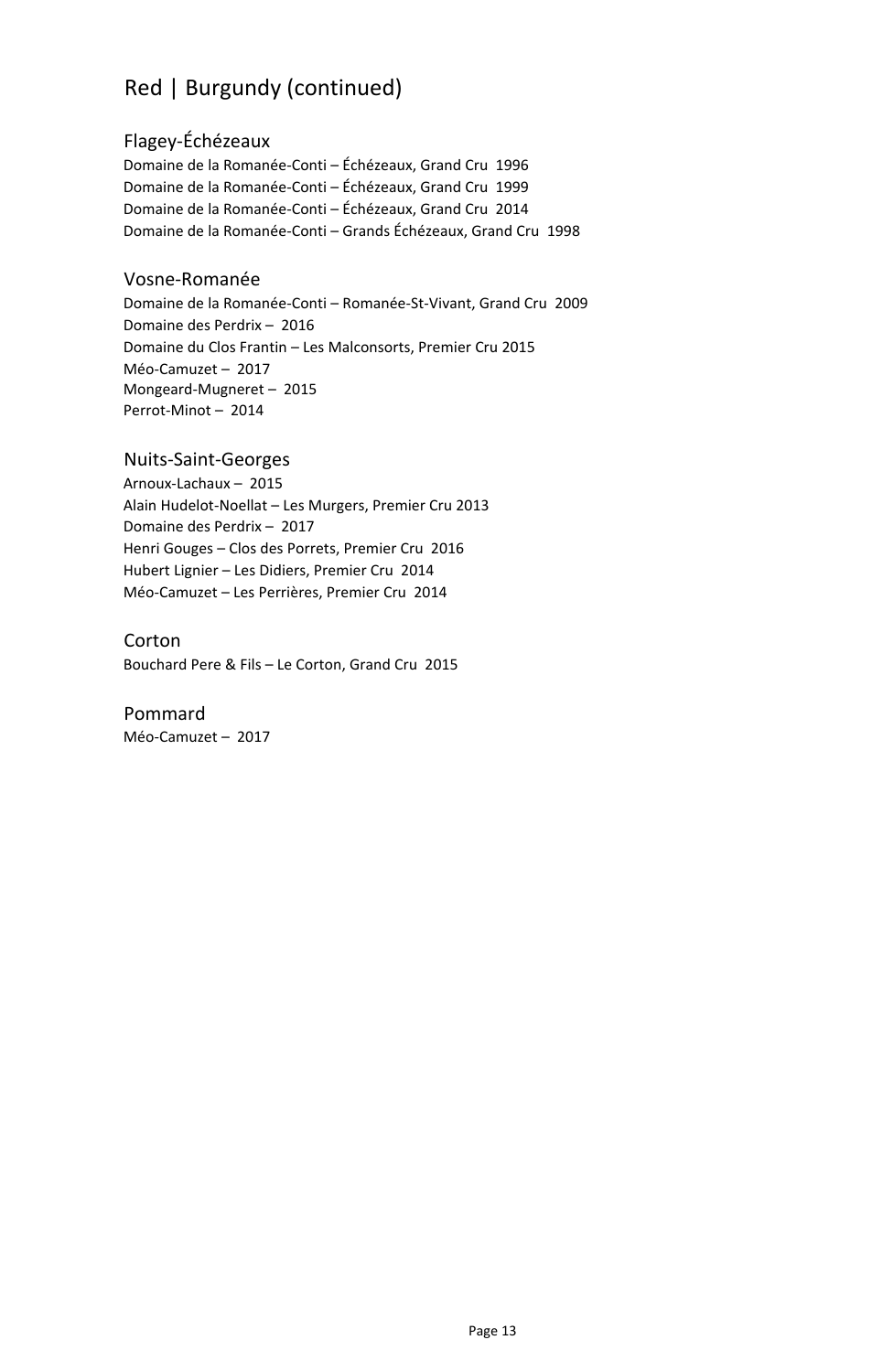# Red | Italy

Piedmont | Barolo Brovia – 2015 Brovia – Rocche di Castiglione 2013 Brovia – Unio 2014 Brovia – Villero 2015 Cordero di Montezemolo – Gattera 2015 Cordero di Montezemolo – Monfalletto 2016 Fontanafredda – Vigna Lazzarito 2000 Fontanafredda – Vigna Lazzarito 2004 Gaja – Conteisa 2014 Gaja – Dagromis 2016 Giacomo Fenocchio – Bussia 2016 Mario Marengo – Brunate 2016 Michele Chiarlo – Palás 2015 Vietti – Castiglione 2016

Piedmont | Barbaresco Bruno Rocca – Maria Adelaide 2007 Gaja – 2016 Gaja – Sorì Tildin 2005 La Spinetta – Vursu Vigneto Gallina 2011

Piedmont | Langhe Gaja – Cabernet Sauvignon/Merlot/Cabernet Franc, Darmagi, Langhe 2008 Gaja – Nebbiolo, Sito Moresco, Langhe 2018 Tenuta Cucco – Nebbiolo, Langhe 2017

Piedmont | Other Reds Brovia – Barbera d'Alba, Sori del Drago 2017

Veneto

Dal Forno Romano – Monte Lodoletta, Valpolicella Classico Superiore 2012 Dal Forno Romano – Vigneto Monte Lodoletta, Amarone della Valpolicella 2006 Giuseppe Quintarelli – Primofiore 2017 Musella – Amarone della Valpolicella Riserva 2015 Pieropan – Amarone della Valpolicella 2015 Villa Girardi – Amarone della Valpolicella Classico 2015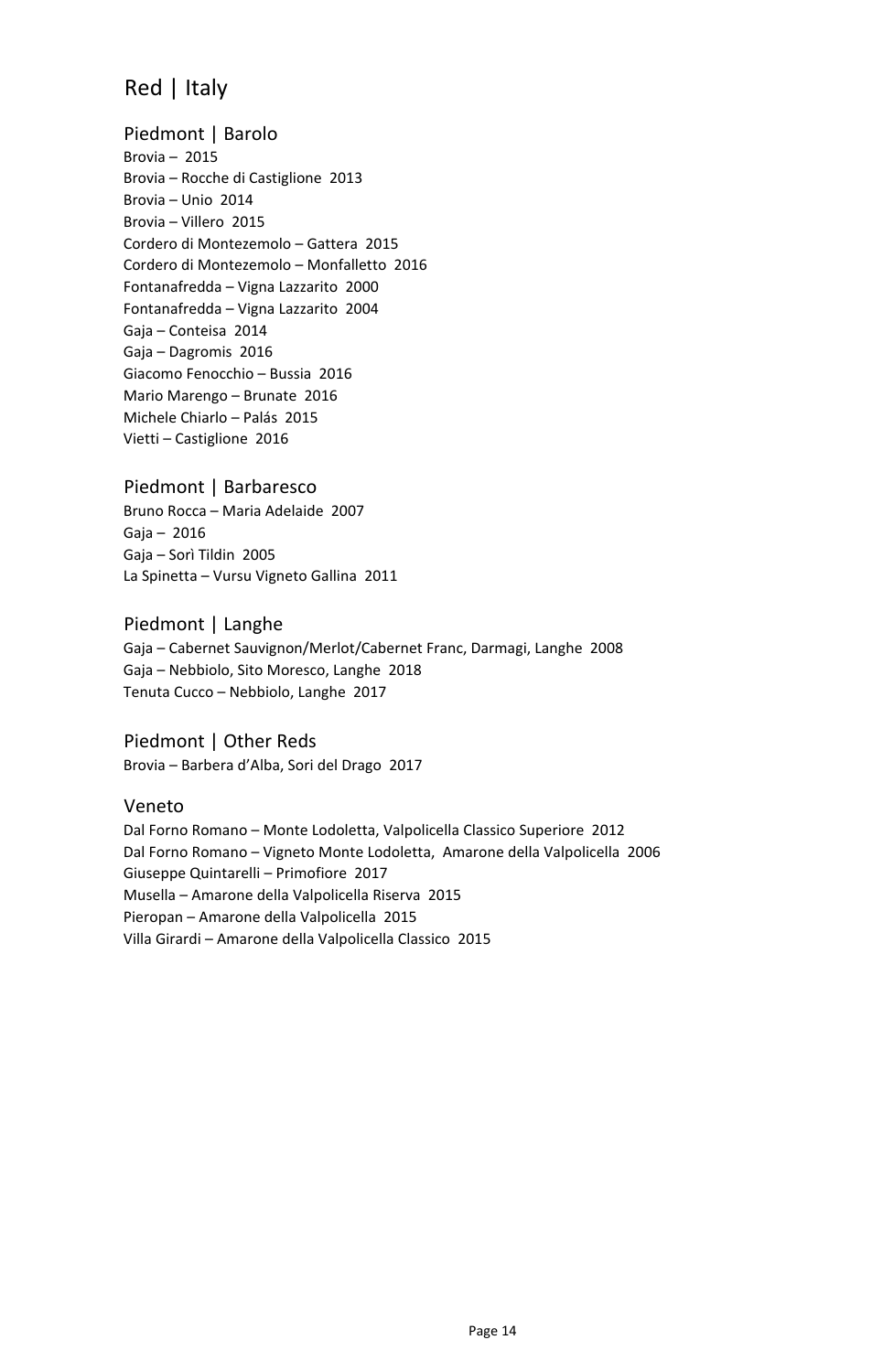# Red | Italy (continued)

Tuscany | Chianti

Antinori – Tenuta Tignanello, Classico Riserva 2017 Castellare di Castellina – Classico 2017 Tenuta di Arceno – Classico 2018

## Tuscany | Montalcino

Biondi-Santi – Annata, Brunello di Montalcino 2012 Carpineto – Brunello di Montalcino 2015 Frescobaldi – Castel Giocondo, Brunello di Montalcino 2015 Gaja – Rennina, Pieve Santa Restituta, Brunello di Montalcino 2007 Gaja – Sugarille, Pieve Santa Restituta, Brunello di Montalcino 2013 Pinone – Brunello di Montalcino Riserva 2007 Poggio Antico – Brunello di Montalcino 2009 San Filippo – Le Lucére, Brunello di Montalcino Riserva 2013

## Tuscany | Bolgheri

Gaja – Merlot/Sangiovese/Syrah, Ca' Marcanda, Promis 2017 Gaja – Merlot/Cabernet Sauvignon/Cabernet Franc, Ca' Marcanda, Magari 2018 Guado al Melo – Sangiovese/Cabernet Sauvignon/Petit Verdot, Antillo 2017 Tenuta Dell'Ornellaia – Cabernet Sauvignon/Merlot/Petit Verdot, Ornellaia 2003 Tenuta Dell'Ornellaia – Cabernet Sauvignon/Merlot/Petit Verdot, Ornellaia 2005 Tenuta Dell'Ornellaia – Merlot, Masseto 2009 Tenuta Dell'Ornellaia – Merlot, Masseto 2011 Tenuta Dell'Ornellaia – Merlot, Masseto 2012 Tenuta San Guido – Cabernet Sauvignon/Cabernet Franc, Sassicaia 1997

## Tuscany | Other Reds

Antinori – Sangiovese/Cabernet Sauvignon, Solaia 2011 Antinori – Sangiovese/Cabernet Sauvignon, Tignanello 2016 Guado al Melo – Syrah/Blends, Jassarte 2006 Luce della Vite – Merlot/Blends, Lucente 2016 Tenute di Nozzole – Cabernet Sauvignon, Il Pareto 2009 Tenute Poggio Verrano – Cabernet Sauvignon/Blends, Dròmos 2005 Podernuovo A Palazzone – Cabernet Franc, Argirio 2016

#### Abruzzo

Umani Ronchi – Montepulciano d'Abruzzo 2018

#### Sicily

Il Meridione – Nero d'Avola 2018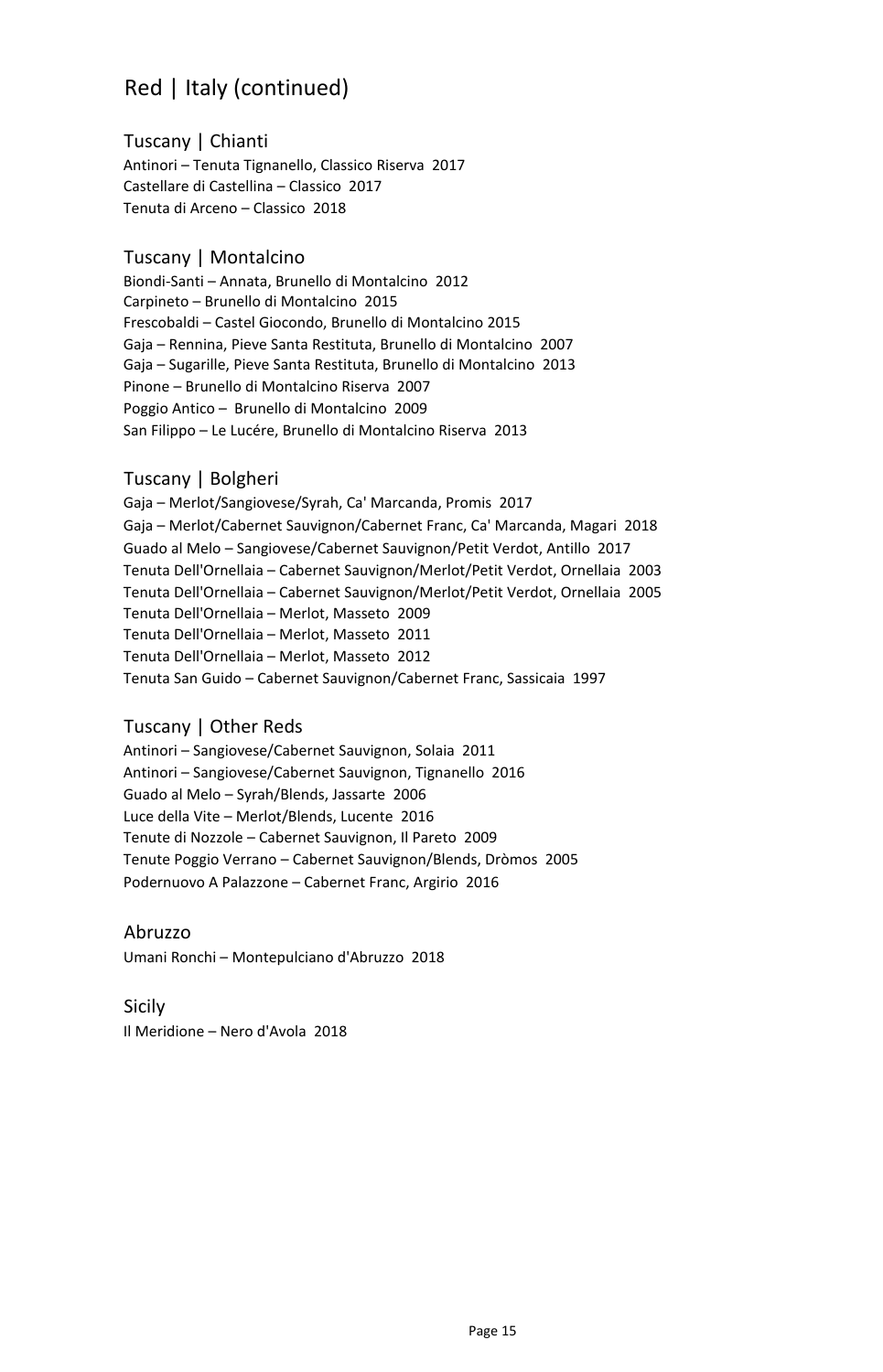# Red | Spain

## Rioja

Altanza – Lealtanza Artistas Chinos He Jiaying Reserva 2008 Altanza – Lealtanza Artistas Espanoles Dali Reserva 2004 La Rioja Alta – Viña Ardanza, Reserva 2012 La Rioja Alta – 904, Gran Reserva 2011 Luis Cañas – Crianza 2016 Luis Cañas – Selección de la Familia, Reserva 2015 Palacios Remondo – La Montesa 2017 Remelluri – Lindes de Remelluri, Viñedos de San Vicente 2013 Roda – Reserva 2016 Roda – Sela 2017 Sierra Cantabria – Colección Privada 2014 Sierra Cantabria – Finca El Bosque, Gran Reserva 2008 Telmo Rodriguez – Lanzaga 2013 Viñedos de Páganos – El Puntido 2016

#### Ribera del Duero

Emilio Moro – Finca Resalso 2018 Emilio Moro – Malleolus 2018 Finca Villacreces – Pruno 2017 La Horra – Corimbo 2016 La Horra – Corimbo I 2014 Vega Sicilia – Unico 1998 Vega Sicilia – Unico 2007

#### Priorat

Clos Martinet – 2007 Clos Mogador – 2013 Clos Mogador – Manyetes 2002

#### **Other**

4 Kilos – Callet, Mallorca 2017 Alto Moncayo – Garnacha, Aquilon, Campo de Borja 2008 Bernabeleva – Garnacha, Viña Bonita, Madrid 2011 Mustiguillo – Bobal, Quincha Corral, Valencia 2011 Raúl Pérez – Prieto Picudo, Rara Avis, Castilla Y León 2010 Telmo Rodriguez – Tempranillo, Pago la Jara, Toro 2007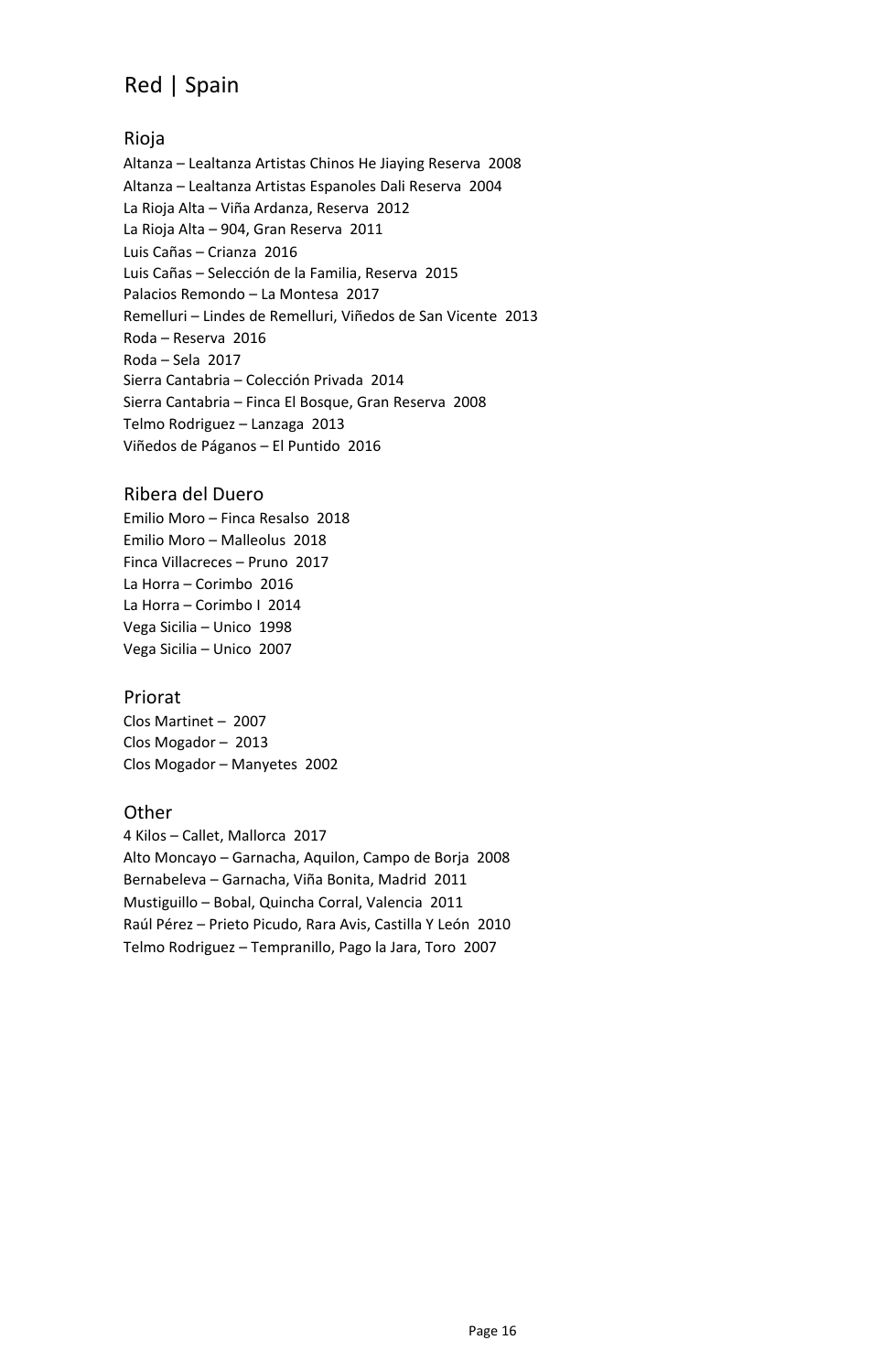# Red | Rhône Valley

Côte-Rôtie E. Guigal – Brune et Blonde 2017 E. Guigal – La Mouline 2003 E. Guigal – La Turque 2003 Maison Les Alexandrins – 2017 M. Chapoutier – La Mordorée 2017

Saint-Joseph Andre Perret – 2017

Côte Du Rhône Domaine de Fontbonau – 2011 E. Guigal – 2016

Cairanne Domaine Oratoire St Martin – Reserve des Seigneurs 2012

#### Crozes-Hermitage

Domaine des Remizières – Cuvée Christophe 2016 E. Guigal – 2017 Ferraton – Le Grand Courtil 2015

Hermitage Jean-Louis Chave – 1990 Paul Jaboulet Aîné – La Chapelle 1999

Cornas Jean-Luc Colombo – Les Ruchets 1999

#### Châteauneuf-du-Pâpe

Château de Beaucastel – Hommage à Jacques Perrin 2001 Clos Saint Jean – 2017 Domaine du Vieux Télégraphe – La Crau 2018 La Sousto – 2016 Lucien et André Brunel – Les Cailloux 2017

**Other** Yves Cuilleron – Les Vignes d'à Côté 2019

# Other Reds | France

Languedoc-Roussillon Château Puech-Haut – Grenache/Syrah, Le Loup du Pic, Pic Saint-Loup 2018 Domaine de Cébène – Grenache/Syrah, Les Bancèls, Faugères 2015

Loire Valley Catherine & Pierre Breton – Cabernet Franc, Clos Sénéchal, Bourgueil 2016 Catherine & Pierre Breton – Cabernet Franc, Trinch, Bourgueil 2017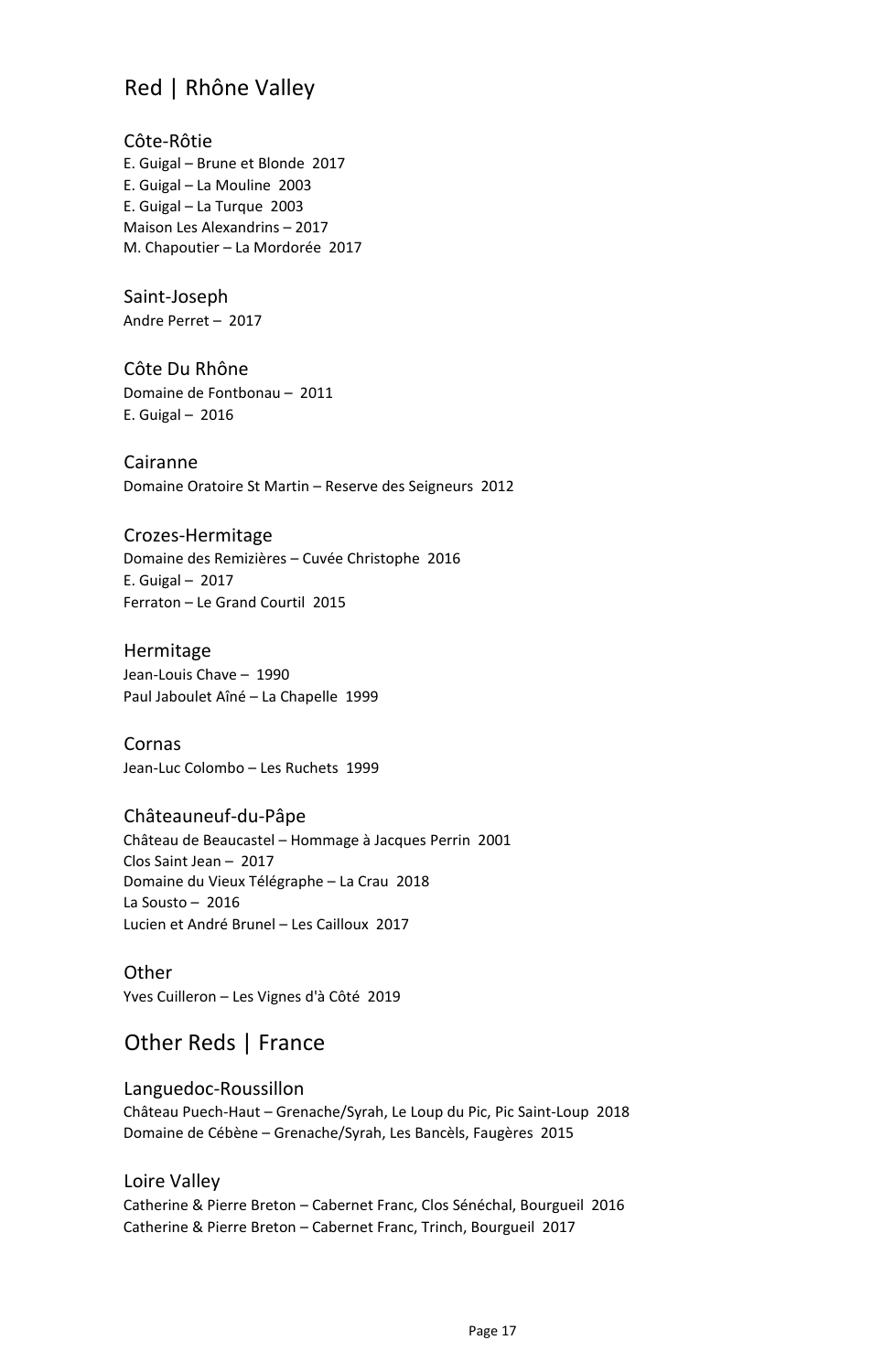## Austria

Markowitsch – Zweigelt, Rubin Carnuntum, Carnuntum 2014 Moric – Blaufränkisch, Burgenland 2017 Pittnauer – St. Laurent, Dorflagen, Burgenland 2016

# Red | Middle East

#### Lebanon

Chateau Musar – Cabernet Sauvignon/Carignan/Cinsault, Beqaa Valley 1997 Chateau Musar – Cabernet Sauvignon/Carignan/Cinsault, Beqaa Valley 1998 Chateau Musar – Cabernet Sauvignon/Carignan/Cinsault, Beqaa Valley 2000 Chateau Musar – Cabernet Sauvignon/Carignan/Cinsault, Beqaa Valley 2001 Chateau Musar – Cabernet Sauvignon/Carignan/Cinsault, Beqaa Valley 2002 Chateau Musar – Cabernet Sauvignon/Carignan/Cinsault, Beqaa Valley 2003 Chateau Musar – Cabernet Sauvignon/Carignan/Cinsault, Beqaa Valley 2004 Chateau Musar – Cabernet Sauvignon/Carignan/Cinsault, Beqaa Valley 2005 Chateau Musar – Cabernet Sauvignon/Carignan/Cinsault, Beqaa Valley 2007

Morocco

Alain Graillot – Syrah, Syrocco, Zenata 2016

Syria

Bargylus – Cabernet Sauvignon/Merlot/Syrah 2013

# Red | Southern Hemisphere

#### Argentina

Achaval Ferrer *–* Malbec, Finca Mirador, Mendoza 2013 Catena Zapata *–* Malbec, Argentino, Mendoza 2017 Catena Zapata *–* Cabernet Sauvignon, Catena Alta, Mendoza 2016 Catena Zapata *–* Malbec, Catena Alta, Mendoza 2016 Clos de los Siete – Malbec/Blends, Mendoza 2017 Dominio del Plata *–* Malbec, Susana Balbo Nosotros, Mendoza 2013 Tintonegro – Malbec/Blends, Finca la Escuela, Mendoza 2018 Tintonegro – Malbec, Lujan de Cuyo, Mendoza 2018 Viña Cobos – Cabernet Sauvignon, Bramare, Marchiori Vineyard, Mendoza 2017 Viña Cobos – Malbec, Bramare, Marchiori Vineyard, Mendoza 2017

#### Chile

Cousiño-Macul – Cabernet Sauvignon, Maipo Valley 2017 Lapostolle – Cabernet Sauvignon, Cuvée Alexandre, Colchagua Valley 2013 Marques de Casa Concha – Bordeaux Blend, Etiqueta Negra, Puente Alto 2018 Odfjell – Malbec/Blends, Aliara, Central Valley 2014 Odfjell – Carignan, Orzada, Maule Valley 2018 Odfjell – Malbec, Orzada, Lontue Valley 2018 Tabali – Carménère, Pedregoso, Gran Reserva, Limari Valley 2018

#### South Africa

Glenelly – Bordeaux Blend, Lady May, Stellenbosch 2012 L'Avenir – Pinotage, Single Block, Stellenbosch 2016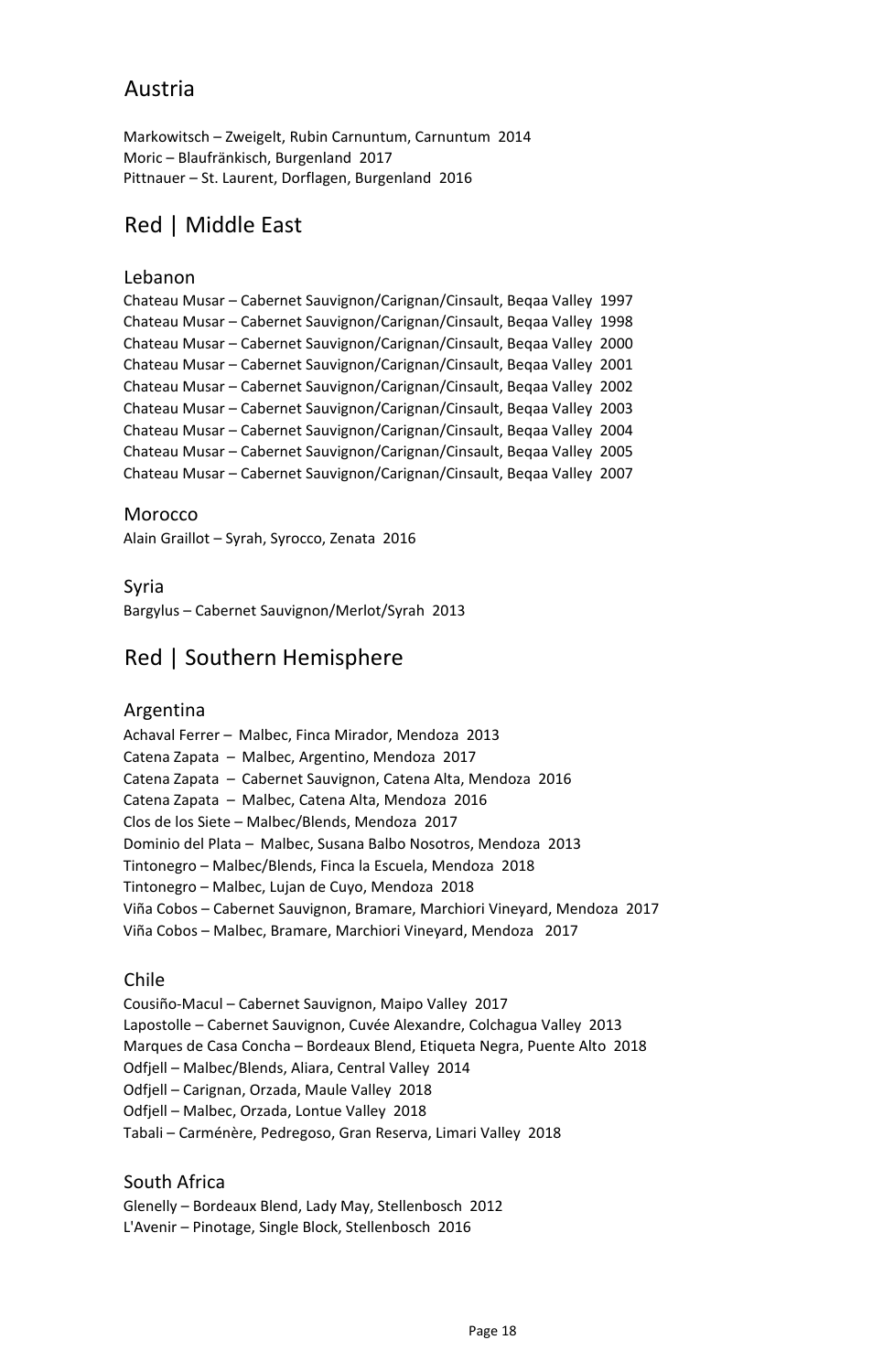# Red | Australia

#### Shiraz

Henschke – Hill of Grace, Eden Valley 2013 Henschke – Keyneton Euphonium, Barossa Valley 2015 Hentley Farm – Barossa Valley 2017 Hentley Farm – The Beauty, Barossa Valley 2017 Hobbs of Barossa Ranges – Gregor, Barossa Valley 2015 Hobbs of Barossa Ranges – 1905, Barossa Valley 2015 Hobbs of Barossa Ranges – Tin Lids Aria Secca, Barossa Valley 2016 Houghton – Frankland River, Western Australia 2003 Jim Barry – The McRae Wood, Clare Valley 2016 John Duval – Entity, Barossa Valley 2018 Lake Breeze – Section 54, Langhorne Creek 2017 Penfolds – Grange, BIN 95, South Australia 1990 Penfolds – Grange, BIN 95, South Australia 2012 Penfolds – Grange, BIN 95, South Australia 2014 Powell & Son – Leochel, Eden Valley 2017 Powell & Son – Barossa & Eden Valleys 2017 Sami-Odi – Hoffmann Dallwitz, Barossa Valley 2017 Sami-Odi – Little Wine, Barossa Valley NV Soul Growers – Provident, Barossa Valley 2019 Torbreck – Descendant, Barossa Valley 2017 Torbreck – Woodcutter's, Barossa Valley 2019 Two Hands – Angel's Share, McLaren Vale 2019 Tyrrell's – Lunatiq, Heathcote 2013 Yalumba – The Octavius, Barossa Valley 2014

#### Cabernet Sauvignon & Blends

Henschke – Cyril Henschke, Eden Valley 2015 Hentley Farm – Barossa Valley 2017 Howard Park – Abercrombie*,* Western Australia 2011 Jim Barry – Cover Drive, Coonawarra 2018 Jim Barry – First XI, Coonawarra 2015 Yalumba – The Menzies, Coonawarra 2014 Yalumba – The Signature, Barossa Valley 2016

#### Grenache & Blends

Ruggabellus – Fluus, Barossa Valley 2016 Ruggabellus – Timaeus, Barossa Valley 2016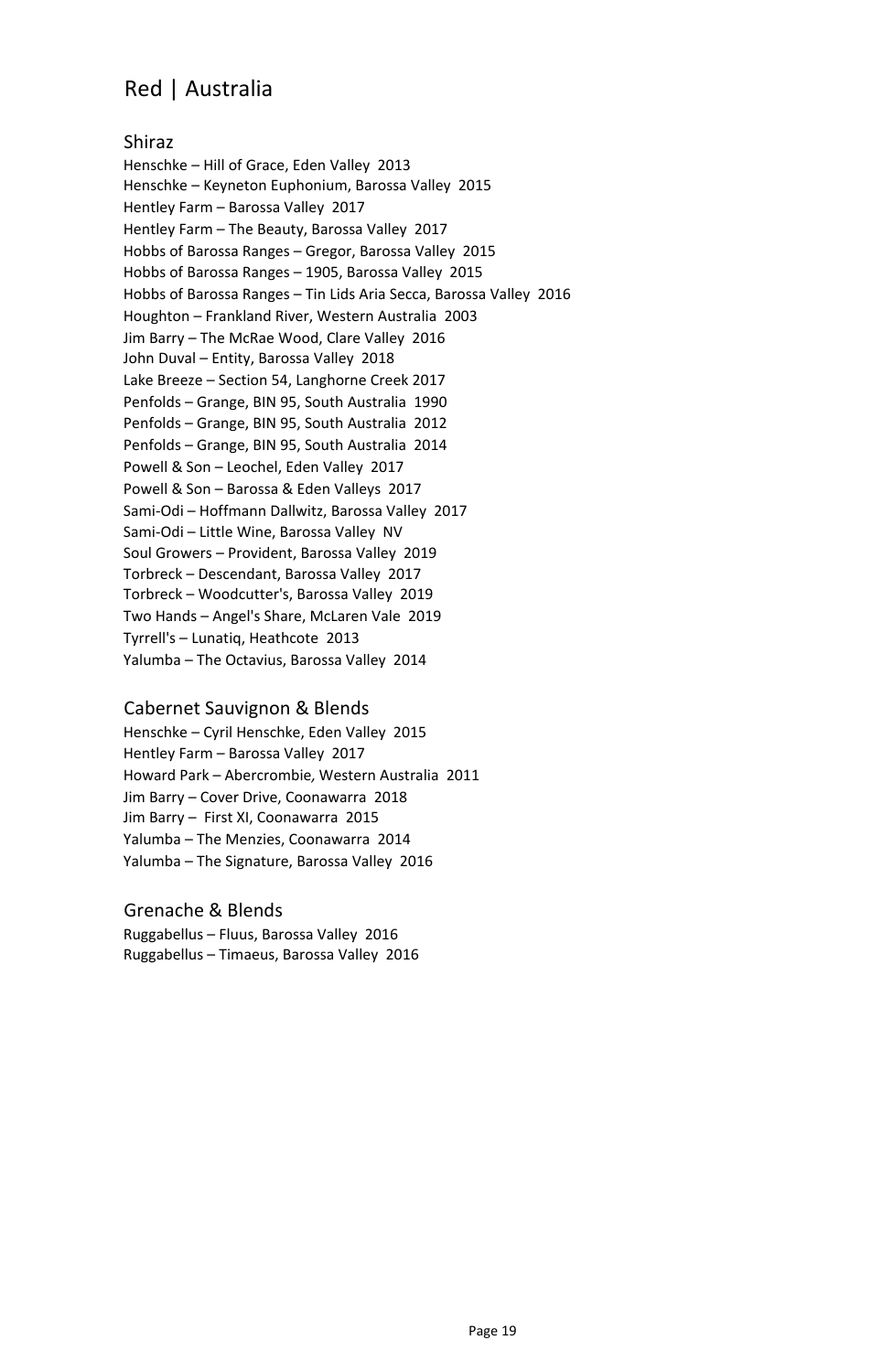# Merlot | USA

Chateau Ste. Michelle – Columbia Valley, Washington 2017 Chateau Ste. Michelle – Canoe Ridge Estate, Washington 2015 Silver Oak – Twomey, Napa Valley 2016

# Syrah | USA

Drew Family – The Ornbaun, Mendocino Ridge 2012 DuMOL – Russian River Valley, Sonoma County 2016 Martinelli – Gravel Lens, Hop Camp Vineyard, Russian River Valley 2006

# Zinfandel | USA

Frank Family – Napa Valley 2016 Ridge – Geyserville, Alexander Valley 2018 Seghesio – Cortina, Dry Creek Valley 2017

# Other Reds | USA

Aaron – Petite Sirah, Paso Robles, Central Coast 2015 Aaron – Petite Sirah/Mourvèdre/Syrah/Grenache, Trespasser, Paso Robles 2014 Amuse Bouche – Cabernet Franc/Merlot, Napa Valley 2014 Aperture Cellars – Cabernet Franc/Merlot, Alexander Valley 2016 Devil Proof – Malbec, Alexander Valley 2014 Linne Calodo – Mourvèdre/Syrah, Martyr, Paso Robles 2010 Melka Estates – Cabernet Franc/Merlot, La Mekerra, Knights Valley 2015 Palmina – Nebbiolo, Santa Barbara County 2009 Robert Keenan – Cabernet Franc, Napa Valley 2013 Vérité – Merlot/Cabernet Franc/Malbec, La Muse, Sonoma County 2005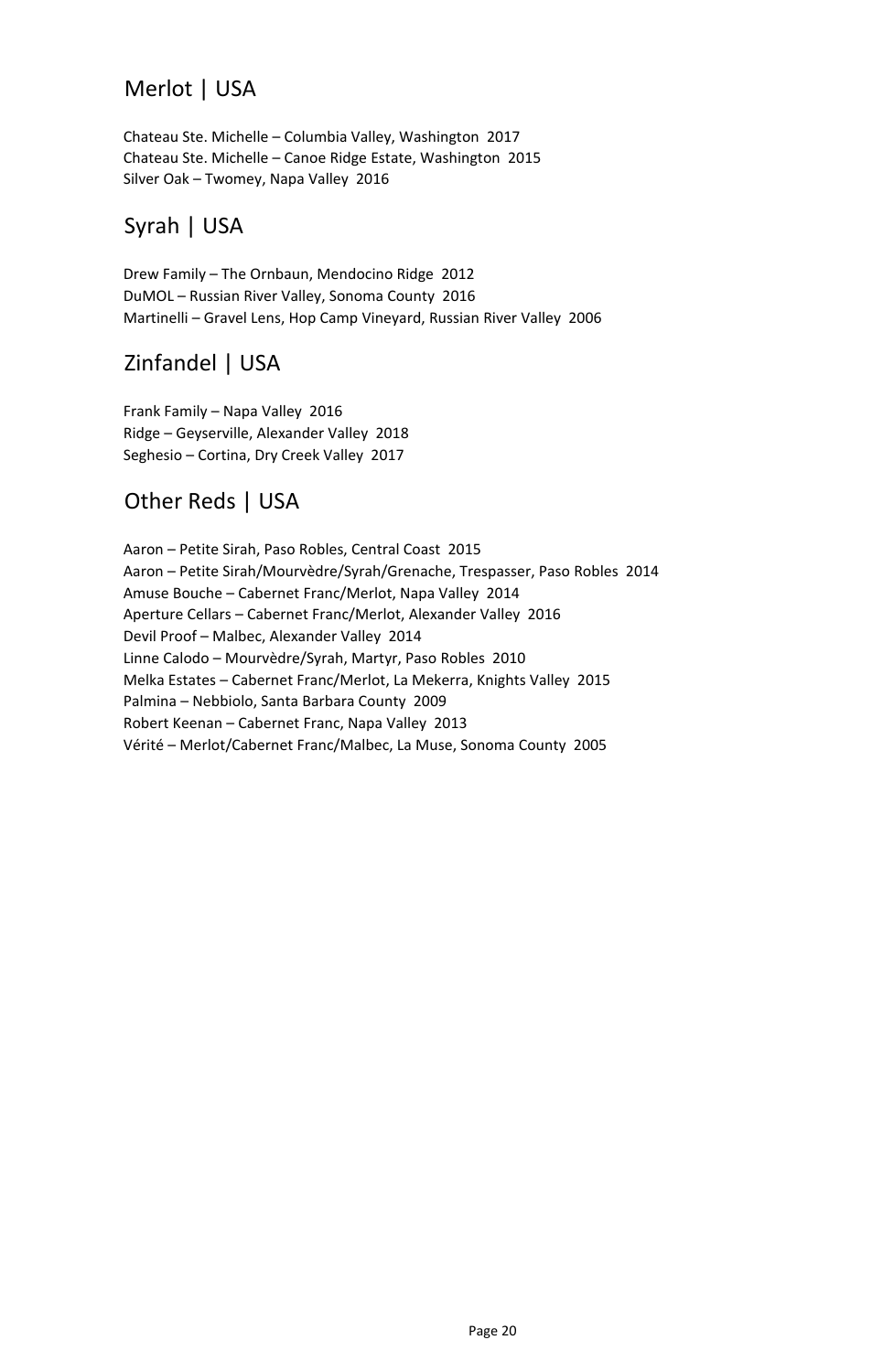# Cabernet Sauvignon & Blends | USA

Napa Valley | California Abreu – Howell Mountain 2010 Abreu – Madrona Ranch 2006 Abreu – Rothwell Hyde 2013 Araujo Estate – Altagracia 2011 Araujo Estate – Altagracia 2013 Araujo Estate – Altagracia 2014 Beaulieu Vineyard BV – Georges de Latour, Private Reserve 2013 Continuum – 2015 Dalla Valle – 2011 Dalle Valle – Maya 1996 David Arthur – Three Acre 2012 Diamond Creek – Red Rock Terrace 2011 Dominus – 2005 Dominus – Napanook 2016 Grace Family – Blank Vineyard 2006 Harlan Estate – Oakville 2004 Honig Vineyard – 2017 Hundred Acre – Ark 2011 Hundred Acre – Ark 2012 Hundred Acre – Few and Far Between 2014 Hundred Acre – Fortunate Son 2012 Hundred Acre – Kayli Morgan 2014 Hundred Acre – Wraith 2013 Husic Vineyards – 2006 Kapcsándy – Endre 2007 Joseph Phelps Vineyards – Insignia 1982 Joseph Phelps Vineyards – Insignia 1983 Joseph Phelps Vineyards – Insignia 1993 Joseph Phelps Vineyards – Insignia 1999 Joseph Phelps Vineyards – Insignia 2000 Joseph Phelps Vineyards – Insignia 2007 Joseph Phelps Vineyards – Insignia 2009 La Sirena – 2007 Levy & McClellan – 2005 Levy & McClellan – 2008 Melka Estates – Métisse, Martinez Vineyard 2015 Melka Estates – Chloe & Jeremy 2016 Miner – The Oracle 2008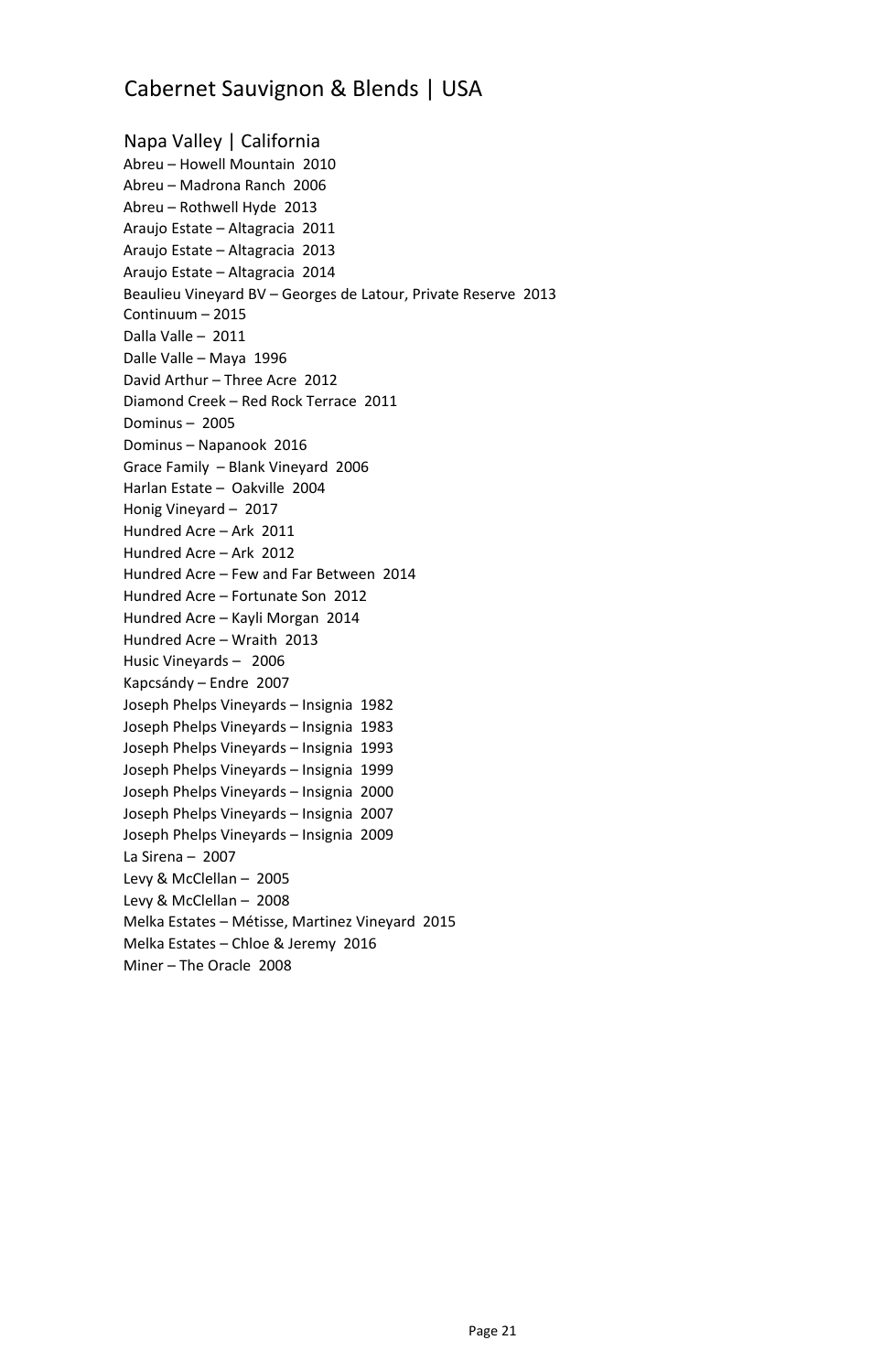# Cabernet Sauvignon & Blends | USA (continued)

Napa Valley | California Opus One – 2005 Opus One – 2014 Opus One – 2015 Overture by Opus One – NV Pahlmeyer – Proprietary Red 2014 Paul Hobbs – 2016 Pine Ridge Vineyards – 2016 Pine Ridge Vineyards – Stags Leap District 2014 Raymond – Generations 2012 Rivers-Marie – 2011 Robert Keenan – 2013 Schrader – Las Piedras Vineyard 2011 Schrader – Las Piedras Vineyard 2013 Scarecrow – 2009 Screaming Eagle – Oakville 1994 Screaming Eagle – Oakville 1996 Screaming Eagle – Oakville 1997 Screaming Eagle – Oakville 1998 Screaming Eagle – Oakville 1999 Screaming Eagle – Second Flight, Oakville 2008 Screaming Eagle – Second Flight, Oakville 2009 Screaming Eagle – Second Flight, Oakville 2011 Silver Oak – 2016 Sinegal Estate – Reserve 2014 Terlato Family Vineyards – Galaxy 2011 Terlato Family Vineyards – Episode 2011 Vice Versa – 2009 Vice Versa – 2010 Vineyard 29 – Aida Estate 2011 Wolfgang Puck | Schrader – Beckstoffer-Georges III Vineyard 2010 Yao Family – Family Reserve 2010

Sonoma | California Peter Michael – L'Esprit des Pavots, Knights Valley 2015 Silver Oak – Alexander Valley 2016

#### Washington

Betz Family Winery – Pere de Famille, Columbia Valley 2013 Quilceda Creek – CVR Red Blend, Columbia Valley 2011 Quilceda Creek – CVR Red Blend, Columbia Valley 2012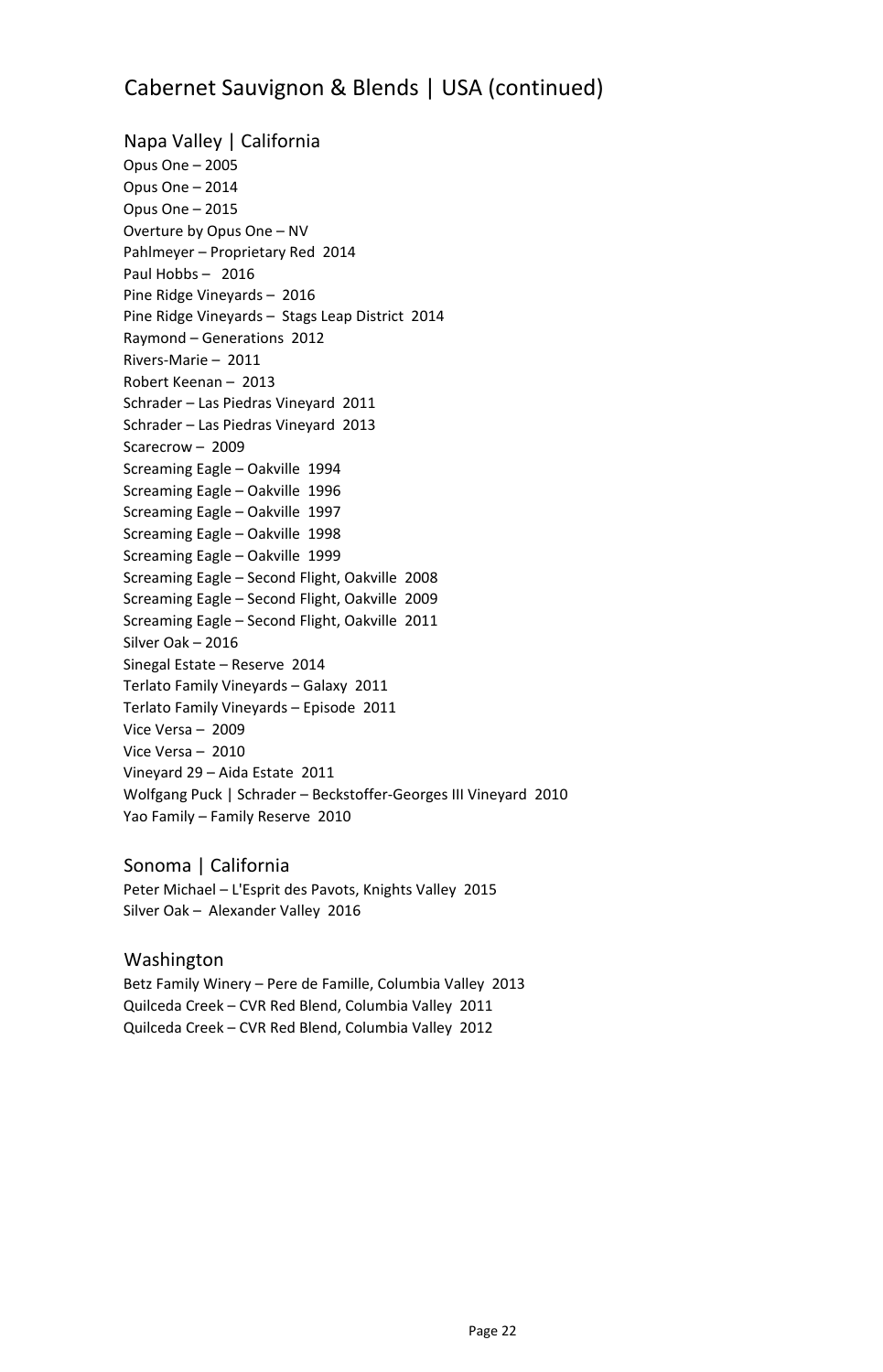# Red | Bordeaux

## Saint-Émilion

Château Angélus – 1er Grand Cru Classé (A) 2009 Château Ausone – 1er Grand Cru Classé (A) 1998 La Chapelle d'Ausone – Grand Cru Classé 2007 Château Cheval Blanc – 1er Grand Cru Classé (A) 2005 Le Petit Cheval – Grand Cru Classé 2010 Château Grand Barrail Lamarzelle Figeac – Grand Cru Classé 2013 Château Haut-Simard - Grand Cru 2014 Château Pavie – 1er Grand Cru Classé (A) 2009 Couvent des Jacobins – Grand Cru Classé 2012 Le Menut des Jacobins – Grand Cru Classé 2013

#### Pomerol

Château La Fleur-Pétrus – 1996 Château La Fleur-Pétrus – 2004 Château Le Pin – 2006 Château Pétrus – 2000

#### Saint-Estèphe

Château Cos d'Estournel – 2ème Grand Cru Classé 1996 Château Le Boscq – 2011 Château Montrose – 2ème Grand Cru Classé 2003 Château Montrose – 2ème Grand Cru Classé 2005 Château Montrose – 2ème Grand Cru Classé 2011 La Devise de Lilian – 2015

#### Pauillac

Château Lafite-Rothschild – 1er Grand Cru Classé 1986 Château Lafite-Rothschild – 1er Grand Cru Classé 2004 Château Lafite-Rothschild – 1er Grand Cru Classé 2007 Carruades de Lafite – 2005 Château Latour – 1er Grand Cru Classé 2001 Château Latour – 1er Grand Cru Classé 2005 Château Lynch-Bages – 5ème Grand Cru Classé 2006 Château Lynch-Bages – 5ème Grand Cru Classé 2012 Château Mouton-Rothschild – 1er Grand Cru Classé 1982 Château Mouton-Rothschild – 1er Grand Cru Classé 1988 Château Mouton-Rothschild – 1er Grand Cru Classé 1995 Château Mouton-Rothschild – 1er Grand Cru Classé 2001 Château Mouton-Rothschild – 1er Grand Cru Classé 2010 Le Petit Mouton de Mouton – Rothschild – 2015 Château Pichon Longueville Baron – 2ème Grand Cru Classé 2010 Château Pichon Longueville Comtesse de Lalande – 2ème Grand Cru Classé 2010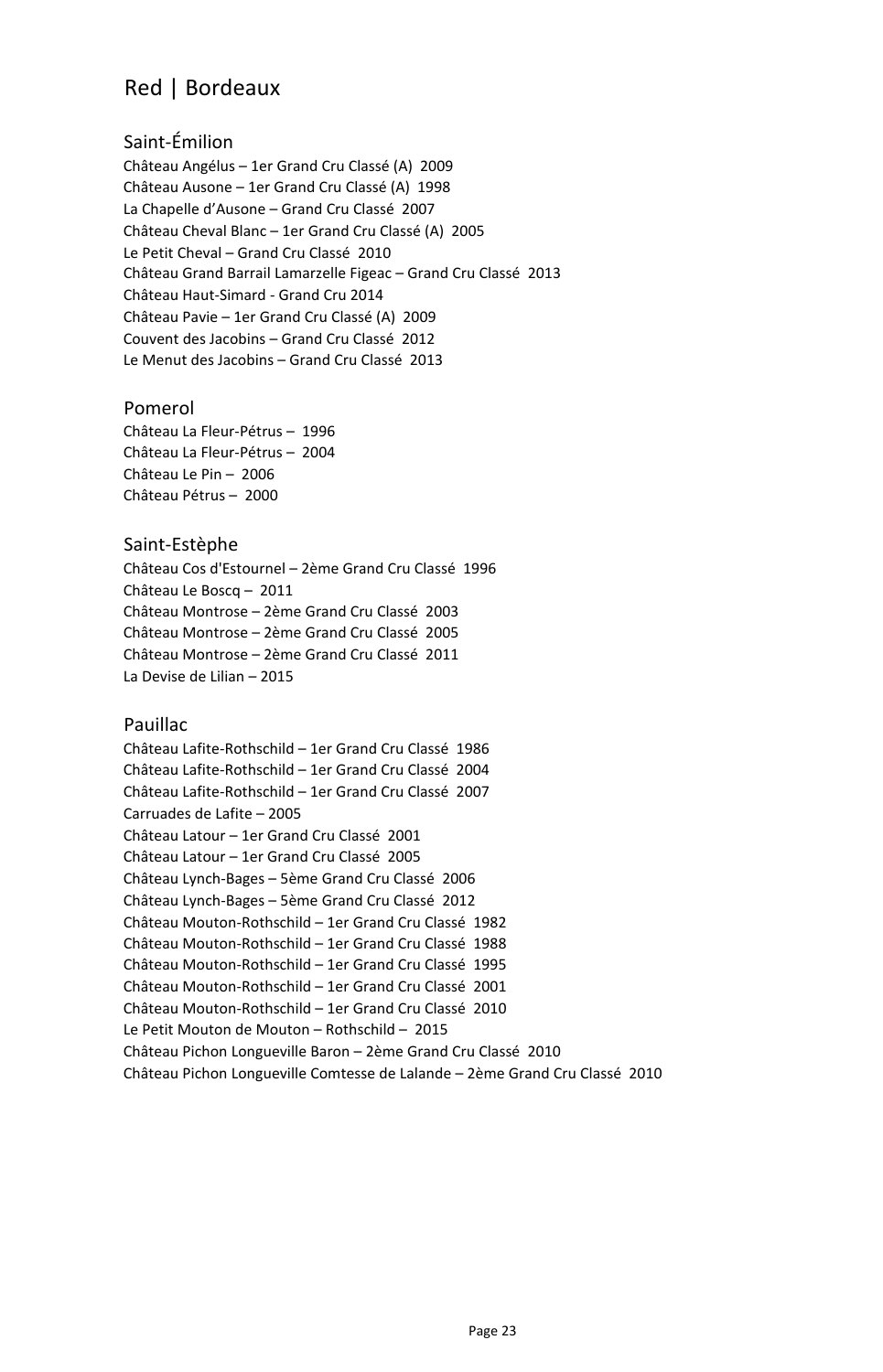# Red | Bordeaux (continued)

#### Margaux

Château Durfort-Vivens – 2ème Grand Cru Classé 2009 Château Durfort-Vivens – 2ème Grand Cru Classé 2010 Vivens – 2012 Château Giscours – 3ème Grand Cru Classé 2008 Château Margaux – 1er Grand Cru Classé 1986 Château Margaux – 1er Grand Cru Classé 1999 Château Margaux – 1er Grand Cru Classé 2008 Château Margaux – 1er Grand Cru Classé 2010 Château Palmer – 3ème Grand Cru Classé 2009 Alter Ego de Palmer – 2010 Château Rauzan-Ségla – 2ème Grand Cru Classé 2017

#### Saint-Julien

Château Branaire-Ducru – Grand Cru Classé 2009 Château Langoa Barton – 2010 Château Léoville Las Cases – 2ème Grand Cru Classé 2012 Les Fiefs de Lagrange – 2012

#### Graves

Château Haut-Brion – 1er Grand Cru Classé, Pessac-Léognan 1999 Château Haut-Brion – 1er Grand Cru Classé, Pessac-Léognan 2007 Château Bahans Haut-Brion – Grand Cru Classé, Pessac-Léognan 2005 Château La Mission Haut-Brion – Grand Cru Classé, Pessac-Léognan 2011 Château Les Carmes Haut-Brion – Grand Cru Classé, Pessac-Léognan 2005 Château Pape Clément – Grand Cru Classé, Pessac-Léognan 1995

#### Other Bordeaux

Château Greteau Médeville – Bordeaux Supérieur 2012 Château Pey La Tour – Reserve, Bordeaux Supérieur 2016 La Réserve de Sociando-Mallet – Haut-Médoc 2013 Les Allées De Cantemerle – Haut-Médoc 2012